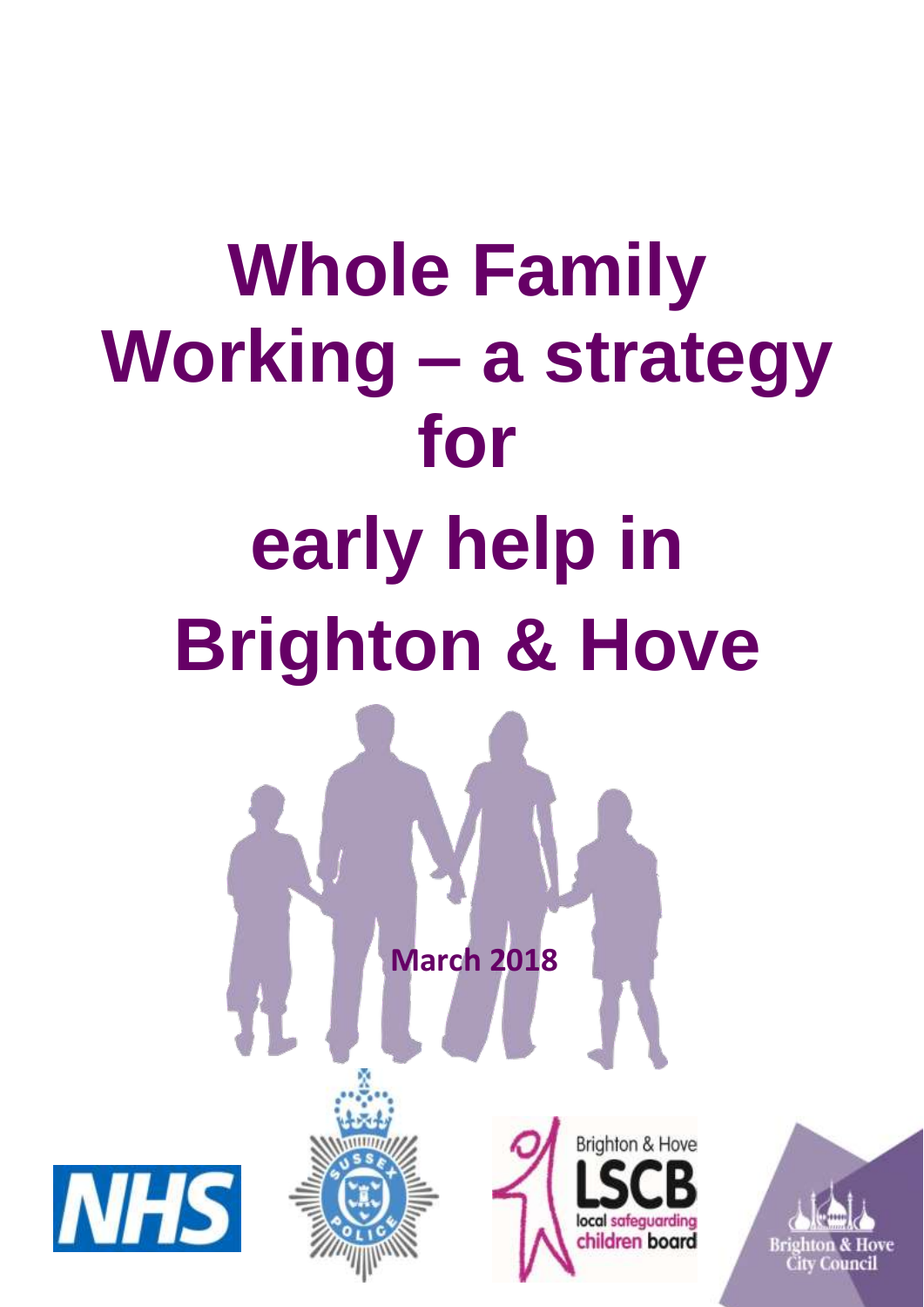## **1. Introduction**

- **1.1 Why we need a whole family working strategy**
	- **Troubled Families Earned Autonomy**
	- **Links to other strategies**

## **2. Brighton & Hove Profile**

## **3. Our common purpose**

- **3.1** - **Shared common purpose and ethos**
- **3.2** - **What will this mean for families**
- **3.3** - **Governance**
- **3.4** - **Commissioning**

## **4. Priorities for the strategy**

- **4.1** - **Extend the whole family approach**
- **4.2** - **Giving children the best start in life**
- **4.3** - **Enable healthy, independent and safe families**
- **4.4** - **Education, learning and employment for all**

## **5. Outcomes and Next Steps**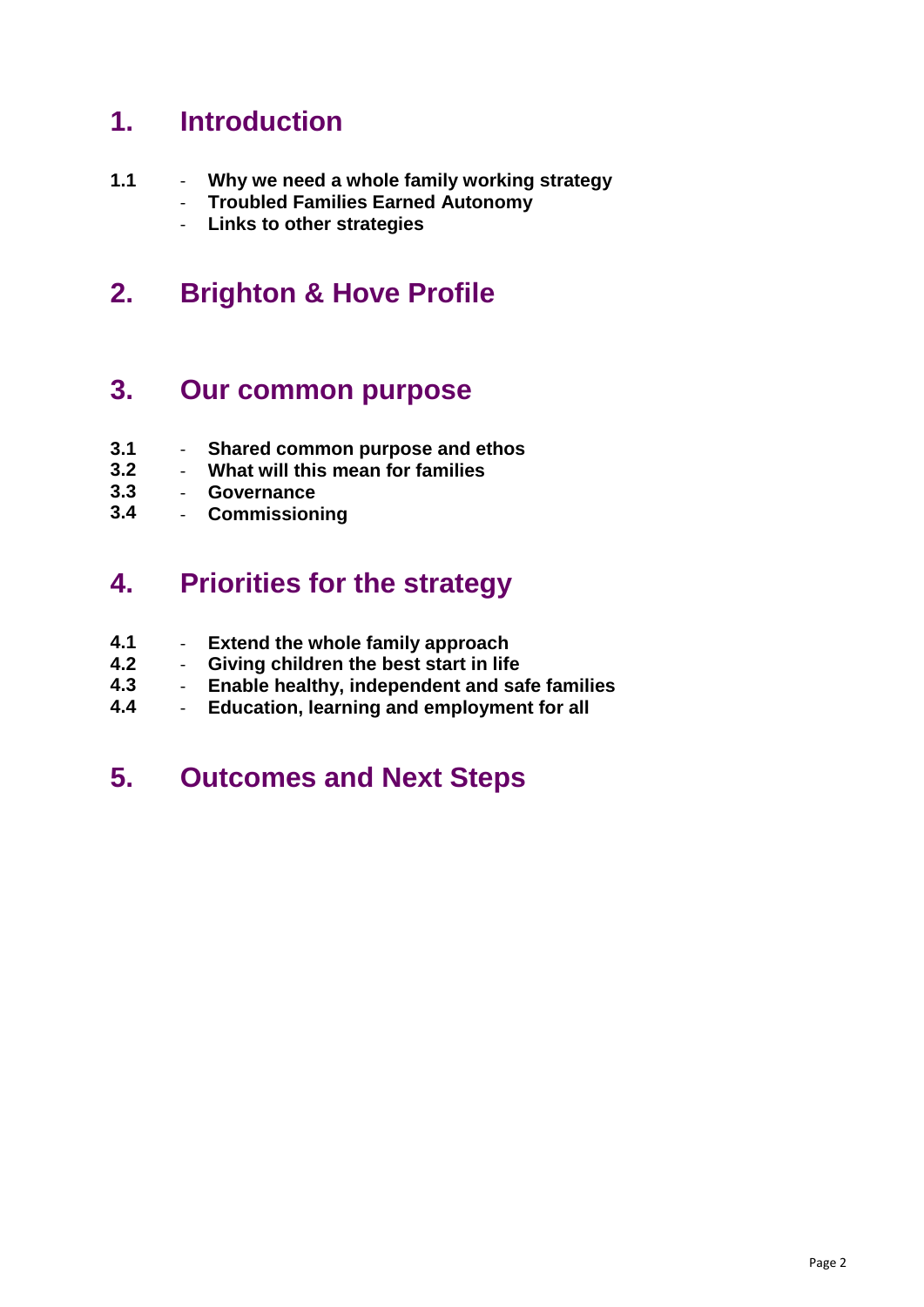## **Whole family working – a strategy for early help in Brighton & Hove**

## **1. Introduction**

#### **1.1 Why we need a whole family working strategy**

Our vision for Brighton & Hove is that children should have the best possible start in life, growing up happy, healthy and safe with the opportunity to reach their potential, with no one left behind.

Most children, young people and families in Brighton & Hove have a good quality of life. However there are some who find life more difficult for a variety of reasons including families who face complex, multiple problems needing expensive specialist services.

The purpose of the strategy is to agree a collective commitment that whole family working and early help is the responsibility of everyone who works with children and families. The aim of the strategy is to transform services to improve outcomes for vulnerable families and reduce the demand for high cost services.

This document should be read together with the Brighton & [Hove Threshold Document](http://brightonandhovelscb.org.uk/wp-content/uploads/Threshold-Document.pdf) which includes guidance on levels of need and information about our whole family working and early help offer.

There is national evidence that helping families as early as possible and providing the right support at the right time can stop problems getting worse and help families lead happier and healthier lives.

Early help means providing support as soon as a problem emerges, at any point in a child's life, from the early years through to the teenage years and 25 for young people with Special Educational Needs and Disabilities.

Effective early help relies upon partners working together to:

- identify children and families who would benefit from early help
- undertake an assessment of the need for early help
- provide services to address the assessed needs of a child and their family which focuses on activity to significantly improve the outcomes for the child and family

#### **1.1.1 Transforming services to whole family working**

For families with multiple problems an integrated "whole family" approach that recognises and deals with their interconnected problems is most effective. Whole family working means transforming services from a number of unconnected professionals with their own assessments, thresholds and measures to integrated, family-focussed, outcome based working.

Whole family working will improve outcomes for families and reduce the demand on costly specialist services. This is essential at a time when public services are facing an increased demand for specialist services while the funding to provide these services is reducing significantly.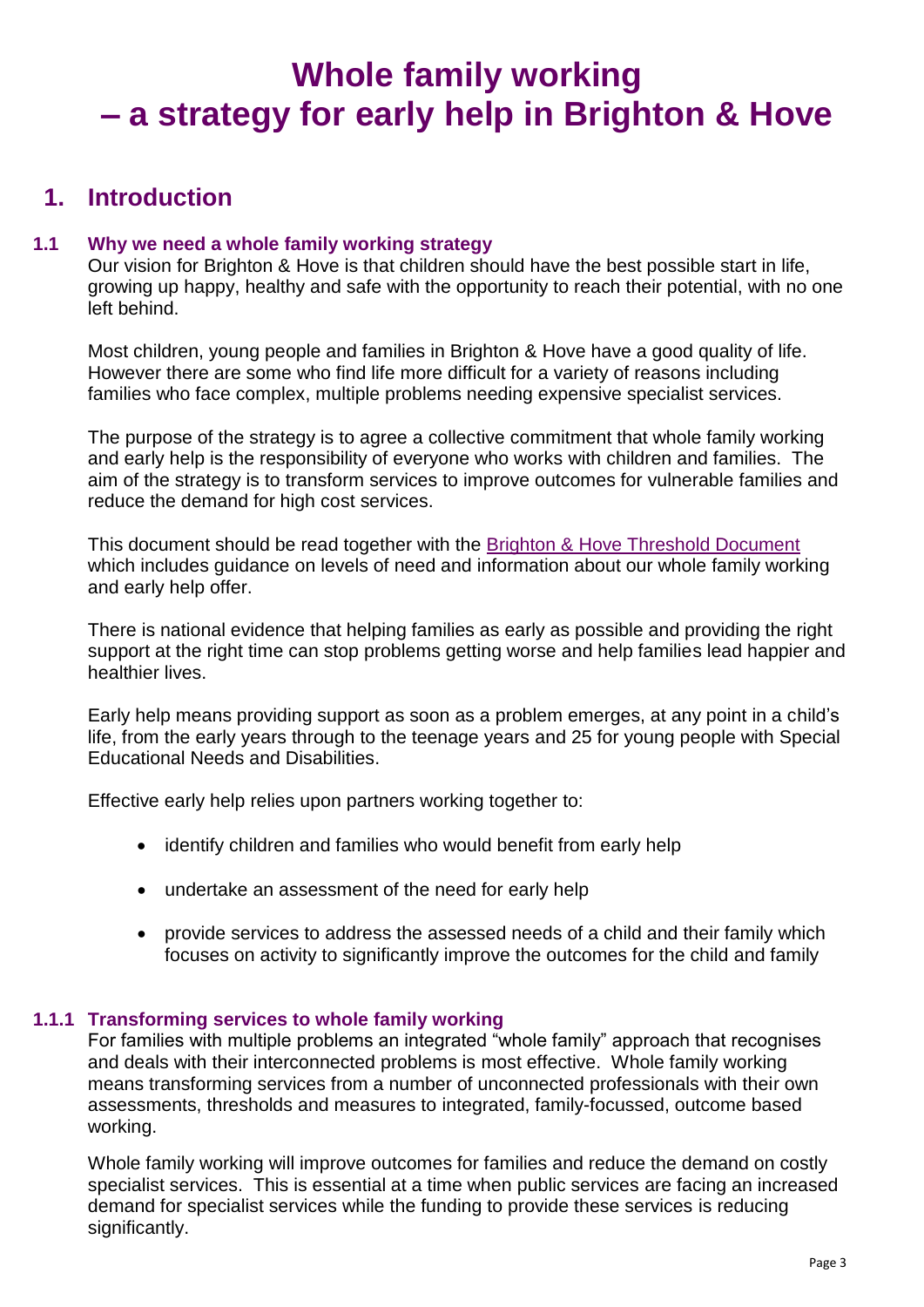#### **1.1.2 The importance of work for families**

The Government's [Working Lives](https://www.gov.uk/government/publications/improving-lives-helping-workless-families) report has shown that in addition to reducing family income being out of work can also damage families' resilience, health and stability, and thus undermines child development. Where parents access stable work that provides increased financial stability employment can become a protective factor that contributes to better outcomes. Parents can face a range of barriers to work including caring responsibilities and trauma that they may have experienced as children. The following model is adapted from the Working Lives report.



#### **1.1.3 Parental Conflict**

The Early Intervention Foundation's work on [parental conflict](http://www.eif.org.uk/publication/eif-commissioner-guide-reducing-the-impact-of-interparental-conflict-on-children/) indicates that the quality of the relationship between parents, specifically how they communicate and relate to each other, has a significant influence on effective parenting and children's long-term mental health and future life chances. The causes of parental conflict are complex and include poverty, stress, parental mental health issues and the parent's own experiences as a child.

Where conflict between parents is frequent, intense and poorly resolved, it can harm children's outcomes – regardless of whether parents are together or separated. This includes family contexts not usually regarded as 'high-risk', not just where parents have separated or divorced or where there is domestic violence. Conflict can affect children in all types of parental relationships. Relate estimate that almost one-in-five people in adult couple relationships in the UK are in relationships which could be characterised as 'distressed'.

The [Family Stress Model](http://www.eif.org.uk/wp-content/uploads/2017/09/CG-IPR_2-2_family-stress-model.pdf) shows how poverty and economic pressure affects the quality of interparental relationships, which in turn impacts on child outcomes…. Increasingly interparental conflict is seen as the central mechanism of or a precursor to poor parenting and negative child outcomes. This means that parenting interventions in families where there are high levels of interparental conflict are unlikely to be effective. (Early Intervention Foundation).

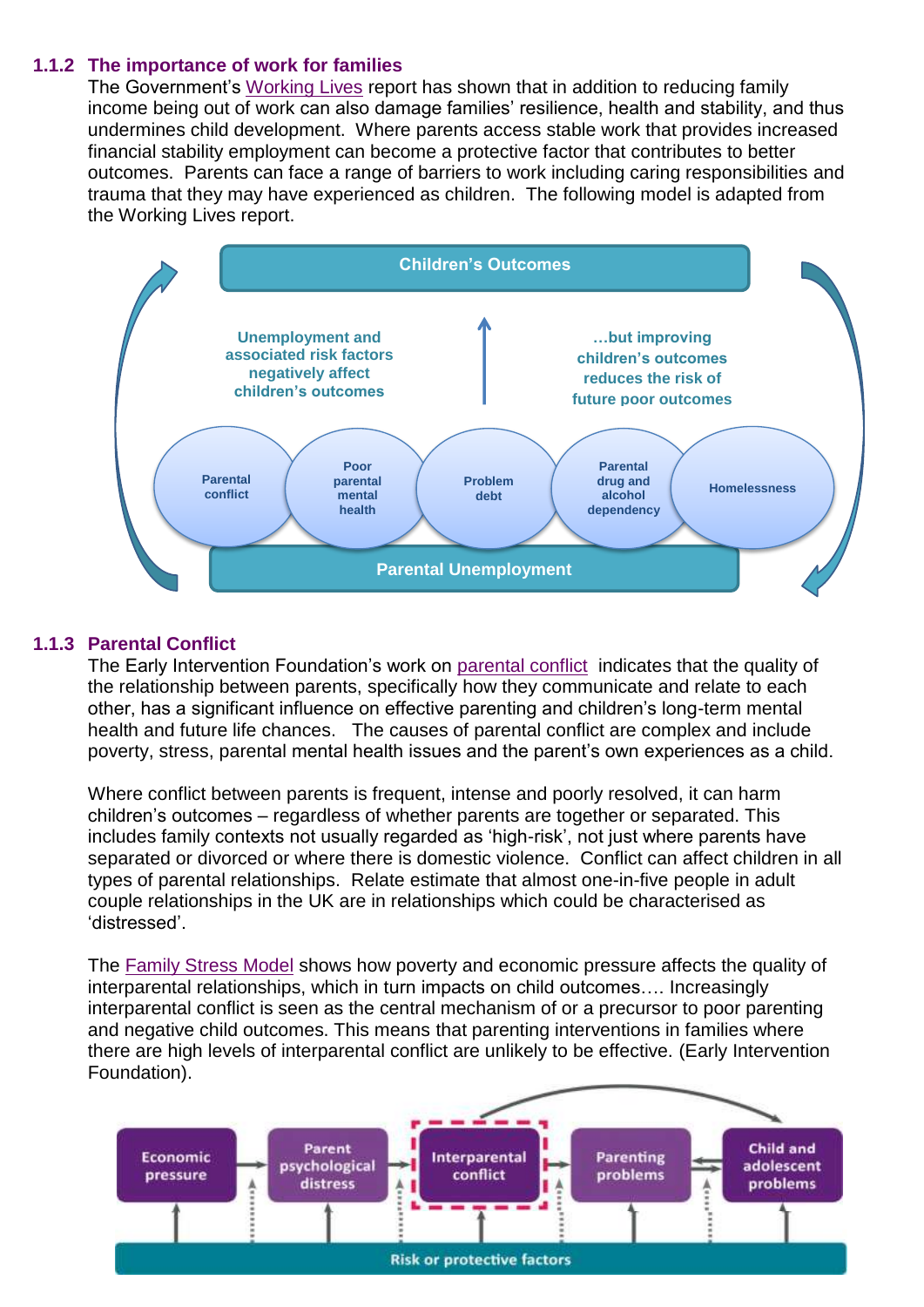#### **1.1.4 Adverse Childhood Experiences**

There is a growing body of research which shows that [Adverse Childhood Experiences](http://www.cph.org.uk/case-study/adverse-childhood-experiences-aces/) (ACEs) are linked to a range of health harming behaviours such as smoking, drug use, risky sexual behaviour and violence. ACEs include verbal, physical and sexual abuse, parental separation, exposure to domestic violence, parental drug use, parental mental illness, parental alcohol abuse and incarceration of a family member.

There is a strong relationship between the extent and severity of exposure to ACEs and the impact on physical and mental health wellbeing across the life course including diabetes, mental illness, cancer and cardiovascular disease.

#### **1.2 Troubled Families Earned Autonomy**

Brighton & Hove City Council is signed up to participating in the national Troubled Families Programme. The Troubled Families Programme is based on a common interest and ambition to transform the lives of this country's most complex families; to improve the services that work with them; and to ensure more efficient and effective use of public money for the long term. It's objectives are:

- for families to make significant and sustained progress against all their multiple problems and to make work an ambition for all families
- for local services to transform the way that public services work with families with multiple problems to take an integrated, 'whole family approach'; and to help reduce demand for reactive services
- for the taxpayer to demonstrate that this way of working results in lower costs and savings for the taxpayer

Brighton & Hove is one of 19 local authorities working with the Troubled Families Unit to develop Troubled Families Earned Autonomy. Earned Autonomy is a new way of funding the Troubled Families initiative which aims to agree ambitious but realistic outcomes and provide the flexibility to move further and faster in transforming services. In Brighton & Hove we aim to use this flexibility to embed specialist support into whole family case working in an area of outstanding concern for the programme locally – mental health and wellbeing and the connected area of interparental conflict.

As part of the Troubled Families Programme we are monitoring our progress in transforming services using the [Early Help Service Transformation Maturation](https://www.gov.uk/government/publications/troubled-families-early-help-service-transformation-maturity-model) Model. We will measure progress against this strategy by completing a self-assessment and action plan against this model (in 2018-2019 and 2019-2020).

#### **1.3 Links to other strategies**

Brighton & Hove's Whole Family Working Strategy reflects the city's Joint Health and Wellbeing Strategy, the Children and Young People Joint Commissioning Priorities and the [Council's Corporate Plan.](https://www.brighton-hove.gov.uk/content/council-and-democracy/about-your-council)

This strategy should be read together with the Brighton & [Hove Threshold Document](http://brightonandhovelscb.org.uk/wp-content/uploads/Threshold-Document.pdf) which sets out a description of levels of need and services to meet those needs.

Other relevant strategies and documents are:

- **[Early Years Strategy](https://www.brighton-hove.gov.uk/sites/brighton-hove.gov.uk/files/Early%20Years%20Strategy%202017-19%20Final_.pdf)**
- [Brighton & Hove LSCB Neglect Strategy](http://www.brightonandhovelscb.org.uk/your-lscbs-neglect-strategy/)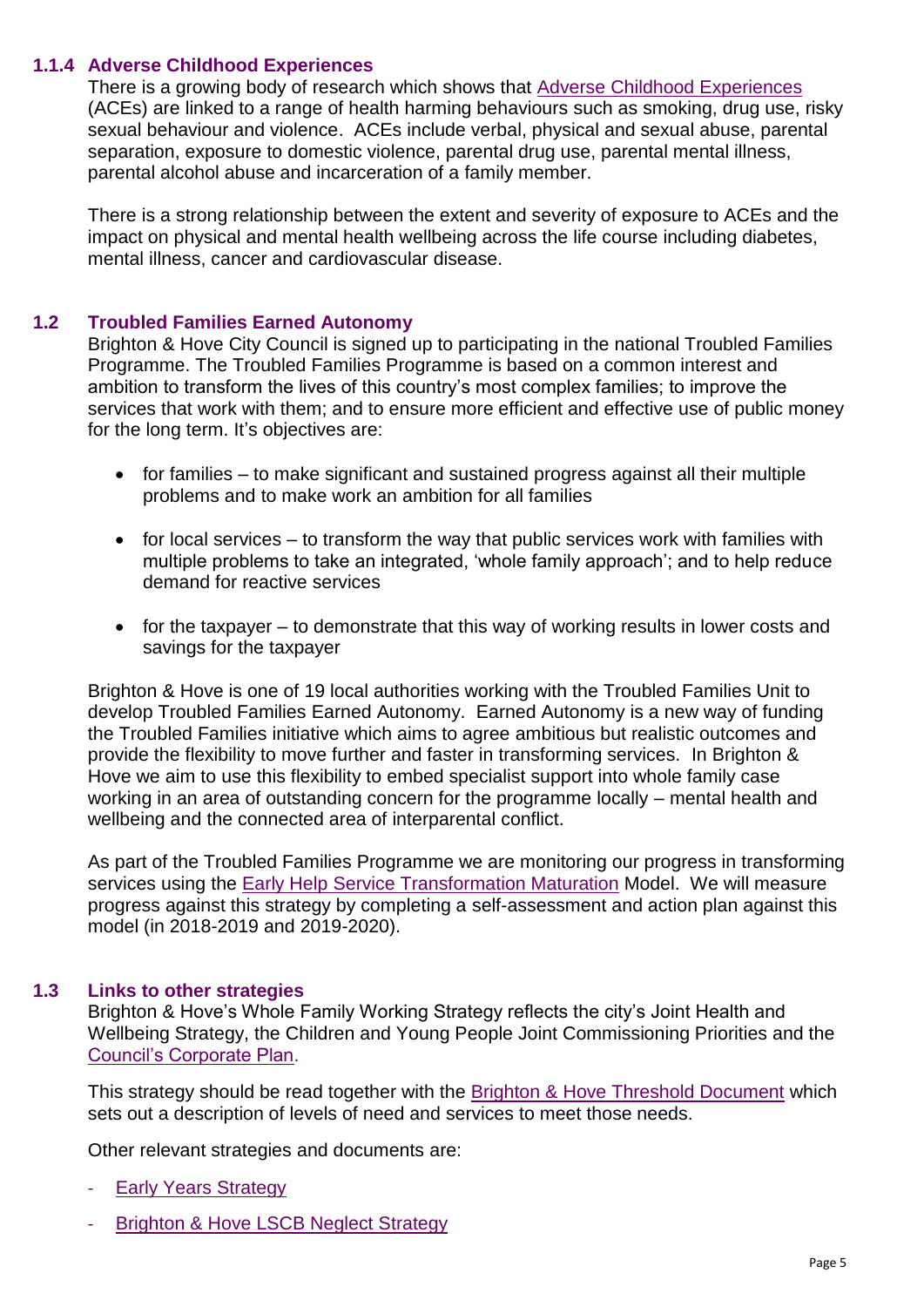- Learning disability joint working protocol
- [Living well in a healthy city](http://www.brighton-hove.gov.uk/sites/brighton-hove.gov.uk/files/Director%20of%20Public%20Health%20AR%202017%20%28PDF%209MB%29.pdf) annual report of the Director of Public Health
- [Children's Mental Health Local Transformation Plan](https://www.brightonandhoveccg.nhs.uk/children-and-young-people%E2%80%99s-mental-health-and-wellbeing-transformation-planning)
- [Community](https://www.safeinthecity.info/sites/safeinthecity.info/files/sitc/170726%20Brighton%20%26%20Hove%20Community%20Safety%20and%20Crime%20Reduction%20Strategy%202017-20_1.pdf) Safety and Crime Reduction Strategy 2017-2020
- SEN Partnership Strategy
- Reducing the Differences in Educational Achievement for Disadvantaged Children and Young People in Brighton and Hove 2016 – 2020
- Violence, Vulnerability and Exploitation Strategy (being developed)
- Brighton & Hove LSCB Child Sexual Abuse Strategy (being developed)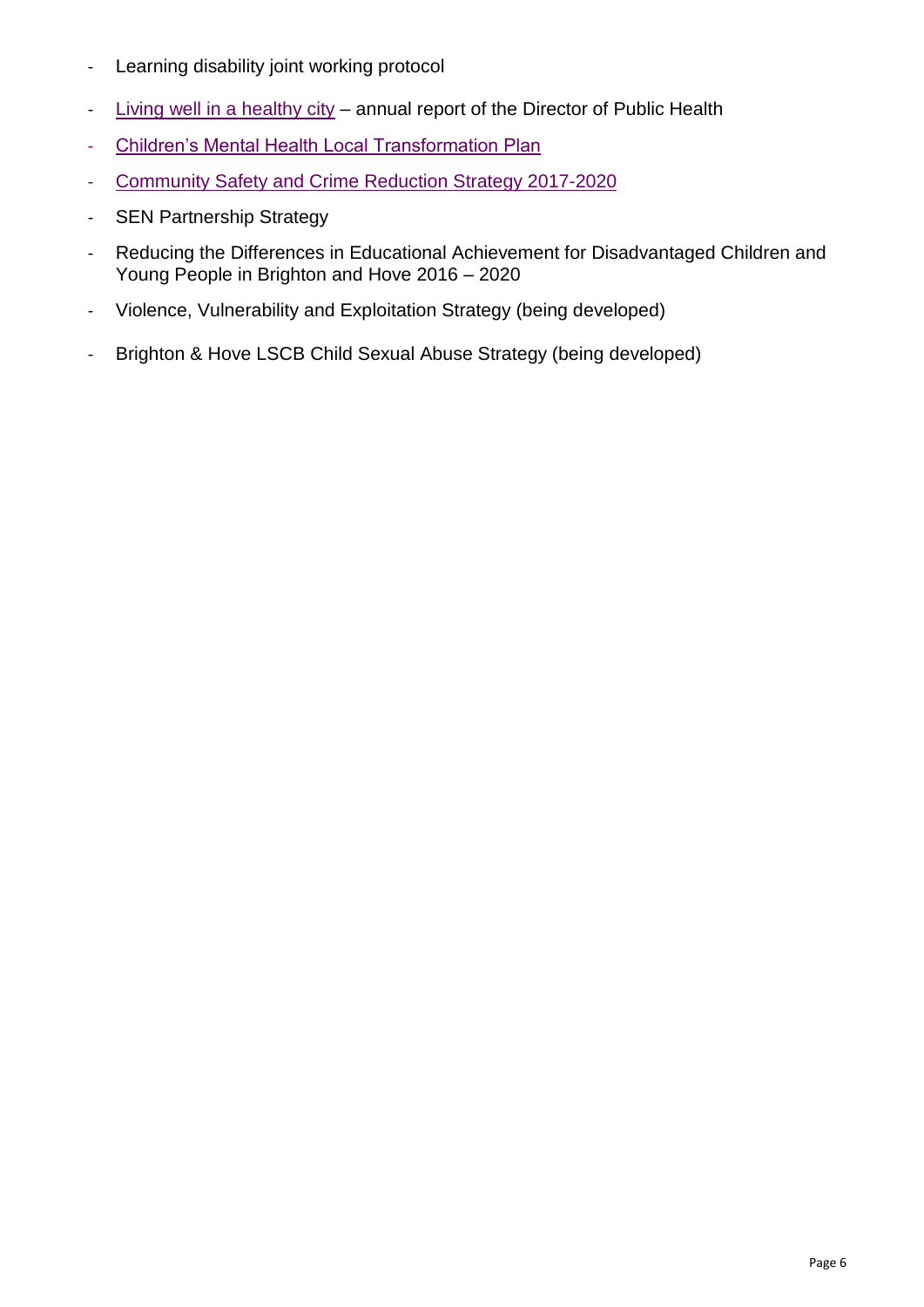## **2. Brighton & Hove Profile**

In a time of reducing resources it is essential that we focus on services which best meet local needs.

Brighton & Hove is a vibrant city that is culturally, economically and socially diverse. According to the last census, 19.5% of the resident population belongs to a non-White British ethnic group (53,400 people), defined here as Black or Minority Ethnic or BME, an increase of 12% since the 2001 census. 37% of BME residents are 'White Other than British', 21% Asian/Asian British and the mixed/multiple ethnic group makes up 20%.

In 2016, 50,000 city residents (18%) were born outside the UK. Of these, 42% were born in EU countries, 6% elsewhere in Europe, 26% in Asia, and 28% in other countries.

At the time of the 2011 Census, there were almost 6,000 households in the city where noone had English as a main language, and this percentage (4.9%) is higher than both the South East and England (3.1% and 4.4%). In 2018 there were 363 children attending maintained schools recorded as new to English (8.8%).

The lesbian, gay, and bisexual population makes up an estimated 11-15% of our population, equating to between 26,400 and 34,900 residents based on 2015 population estimates. It is estimated that there are at least 2,760 trans adults living in Brighton & Hove.

In 2015, there were an estimated 17,400 residents aged 18-64 with moderate or severe physical disabilities, and 30,900 with a common mental health problem. There were an estimated 5,500 people aged over 18 with a learning disability. The day-to-day activities of 16% of city residents are 'limited a little' or 'limited a lot' by health problems.

The city is one of the most deprived areas in the South East and has a population with significant health needs and inequalities (JSNA 2017). Smoking, alcohol and drug misuse in particular are significant issues together with higher than average levels of estimated and self-reported common mental health issues.

Housing is a challenge for families in the city including high costs, over-crowding and families having to move outside the city. In January 2018 116 homeless families were accommodated by Families, Children and Learning.

The city has a similar proportion of unemployed adults (6%) to Great Britain, but a higher proportion than the South East. [\(www.bhconnected.org.uk\)](http://www.bhconnected.org.uk/)

EY outcomes for children and young people:

 18% of children **live in poverty** (20% in England) – 7,800 children (2014)

# **. . . . . . . . . .** . . .

6000 children live in out of work households (2014)

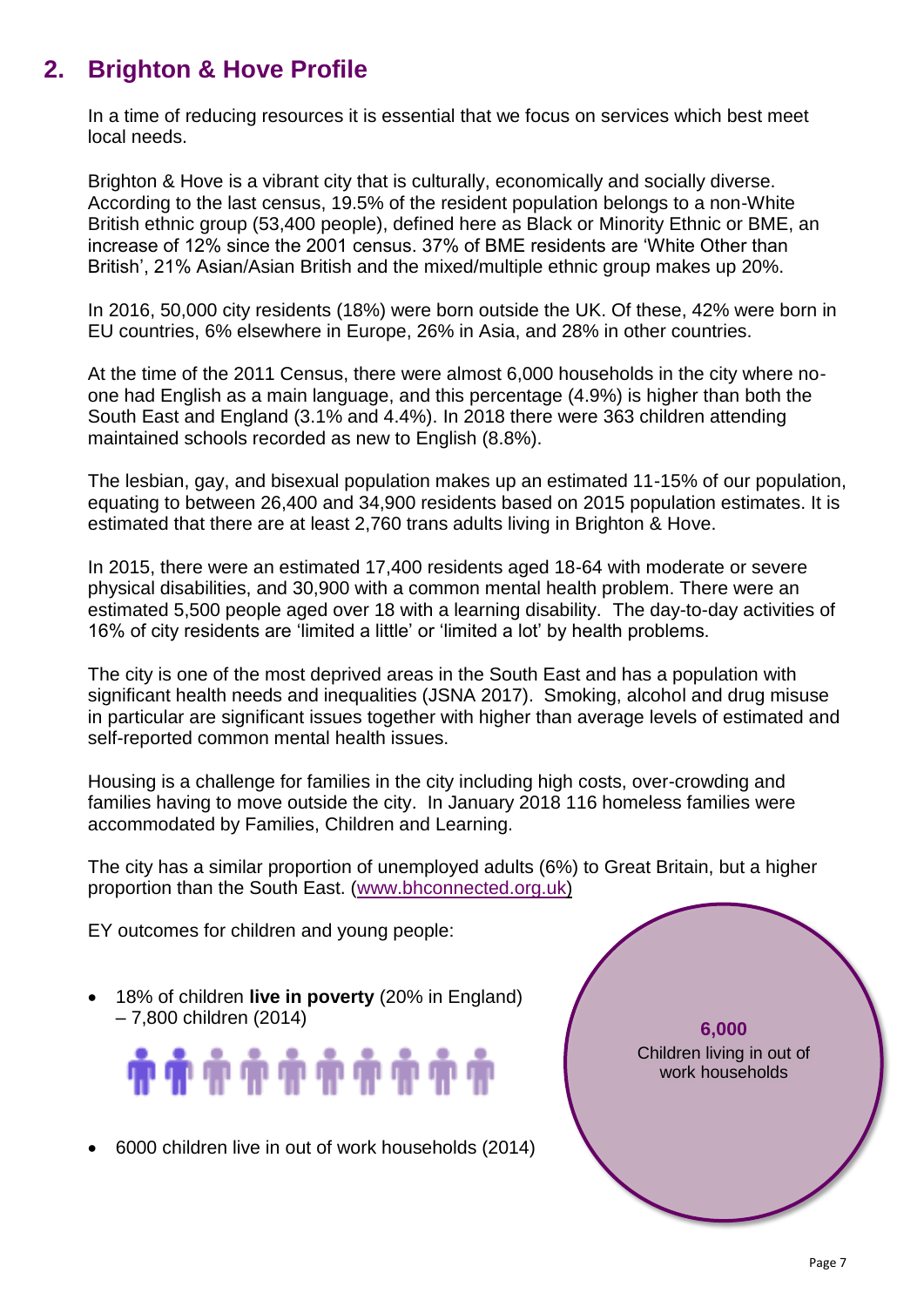

- **Healthy weight is improving:** 80% of 4-5 year olds and 73% of 10-11s
- Just 16% of 15 year olds meet guidelines for levels of **physical activity**

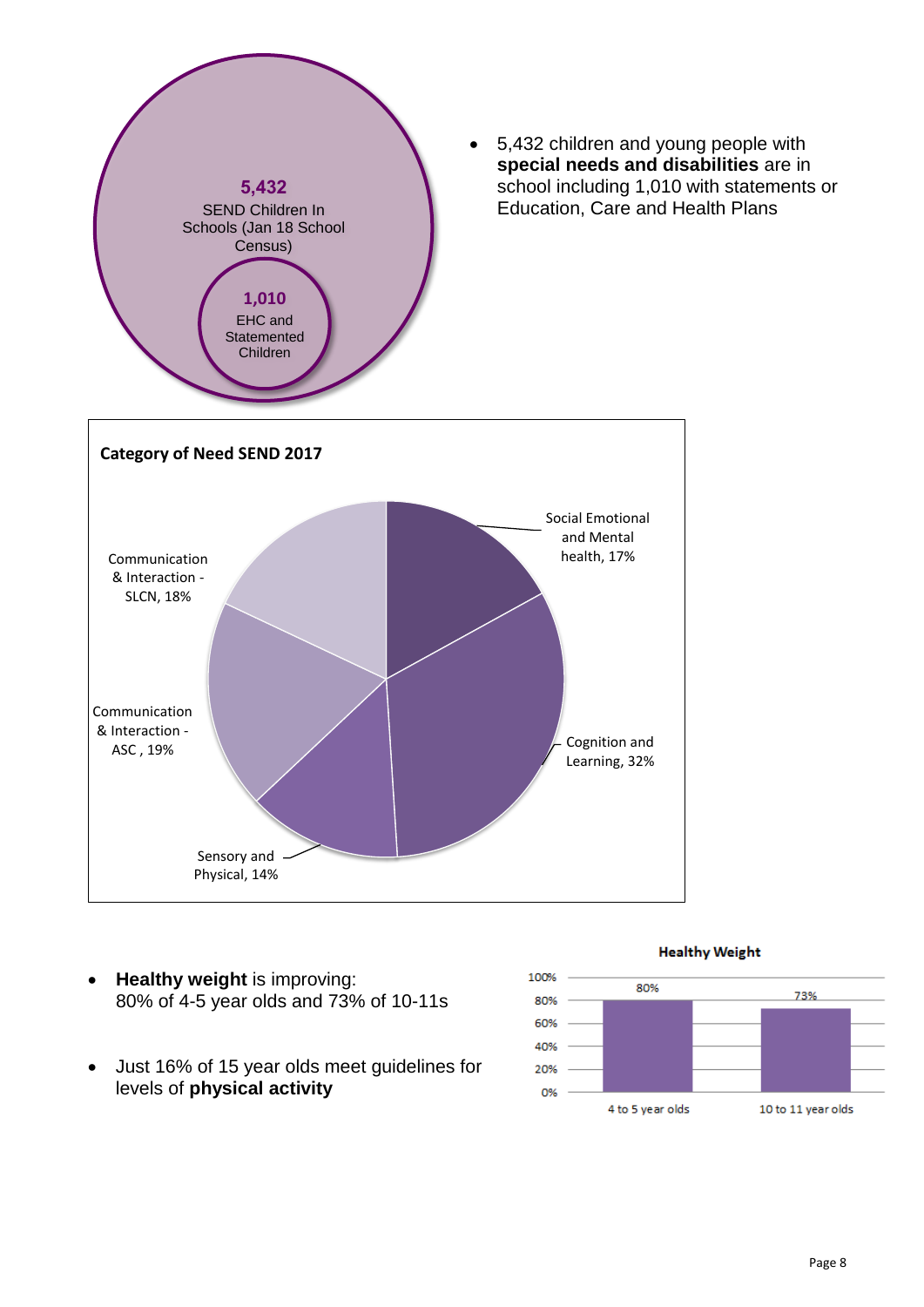

- 15% of 15 year olds **smoke** and 24% have tried **smoking cannabis** – highest rates in England
- 11% **drink** at least once a week – third highest in England
- 11% of children have **persistent absence** from school (defined as 10% or above)

## $\hat{\mathfrak{m}}\hat{\mathfrak{m}}\hat{\mathfrak{m}}\hat{\mathfrak{m}}\hat{\mathfrak{m}}\hat{\mathfrak{m}}\hat{\mathfrak{m}}\hat{\mathfrak{m}}\hat{\mathfrak{m}}\hat{\mathfrak{m}}\hat{\mathfrak{m}}$



- 47% of KS4 pupils achieved a **strong pass** (grade 5+) in English and Maths in the 2016/17 academic year. Nationally 42.6%, statistical neighbour 44.6%
- Brighton & Hove has 412 **Children in Care (CiC),** 382 Children subject to **Child Protection Plans (CPP), and 1,198 Children who are Children In Need (as at 31<sup>st</sup>)** January 2018)







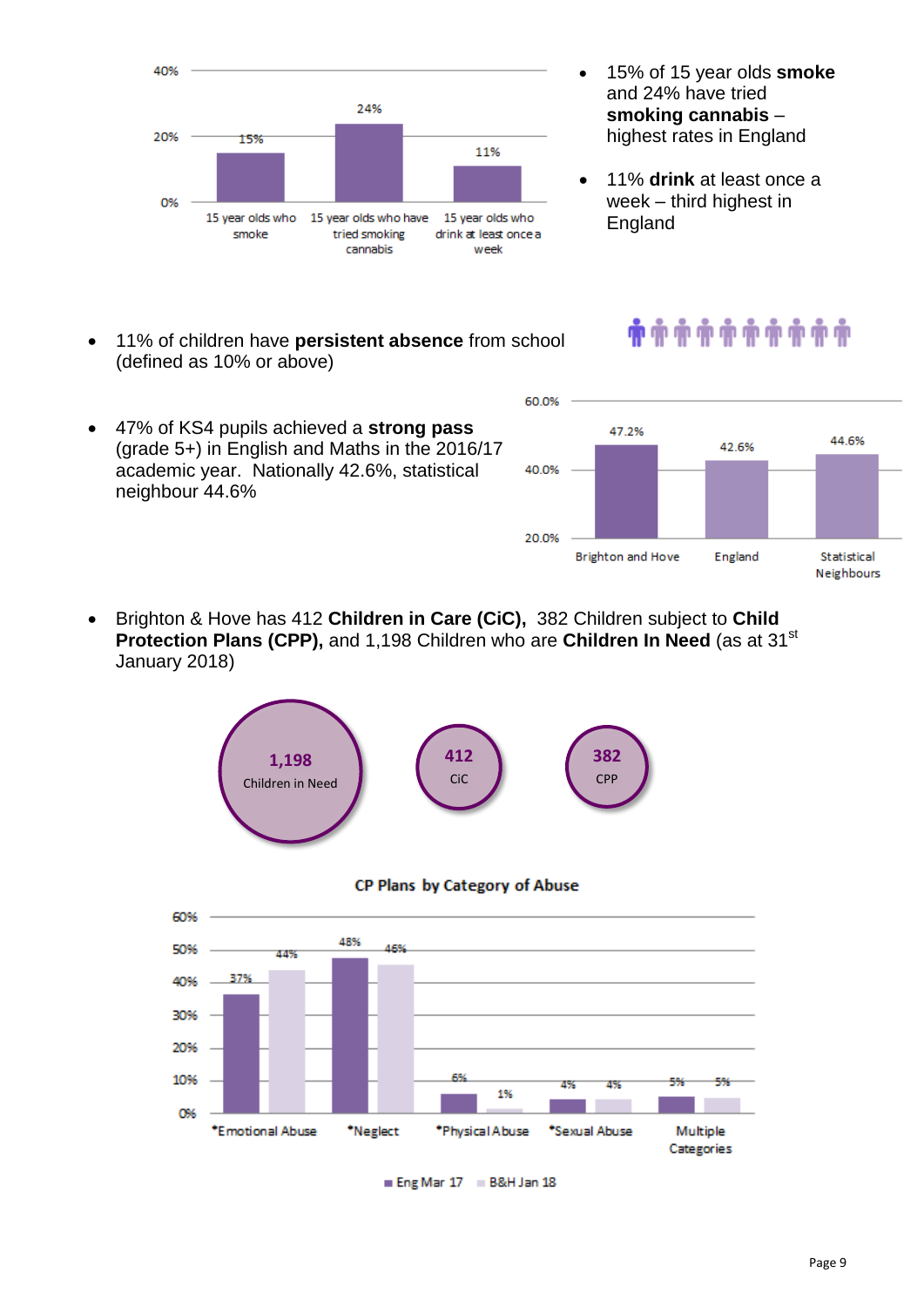## **3. Our Common Purpose**

#### **3.1 Shared common purpose and ethos**

Early help is an approach rather than a discrete service. It involves all partners sharing responsibility for intervening as early as possible to help children, young people and families at risk of poor outcomes. Most importantly partners agree that early help is everybody's responsibility. Partners include all organisations who work with children and families including early years providers, schools, mental health services, community and acute health services, voluntary sector organisations, probation services, the police and local authority (including both children's and adult services).

We have agreed a shared common purpose that all partners in Brighton & Hove will work together to achieve for families at risk of poor outcomes.

> *"We all want all our children and families to do well. We support families through the challenging times and work alongside them to build their capacity to cope with life's difficulties in order to thrive."*

All public organisations have an important role in tackling inequality. In a time of reducing resources we want to support families experiencing the greatest disadvantage and we will work with families to reduce their exclusion and ensure equality of opportunity.

#### **3.2 What will this mean for families?**

The aim of the strategy is to continue to transform services for families so that:



Families trust the professional they are working with and are able to access a range of support through them.



Families become confident to access services independently including community and voluntary services that meet their needs.



Professionals working with families are able to work across services to deliver support that is needed for the family - the service the family receives is no longer dependent on which agency provides it.



The family's needs and circumstances are captured in one assessment and one family plan, with the family keyworker having access to all of the information that is relevant to provide support to the family.



The family are able to make lasting changes to their lives to improve the outcomes for their children and are more resilient in the future.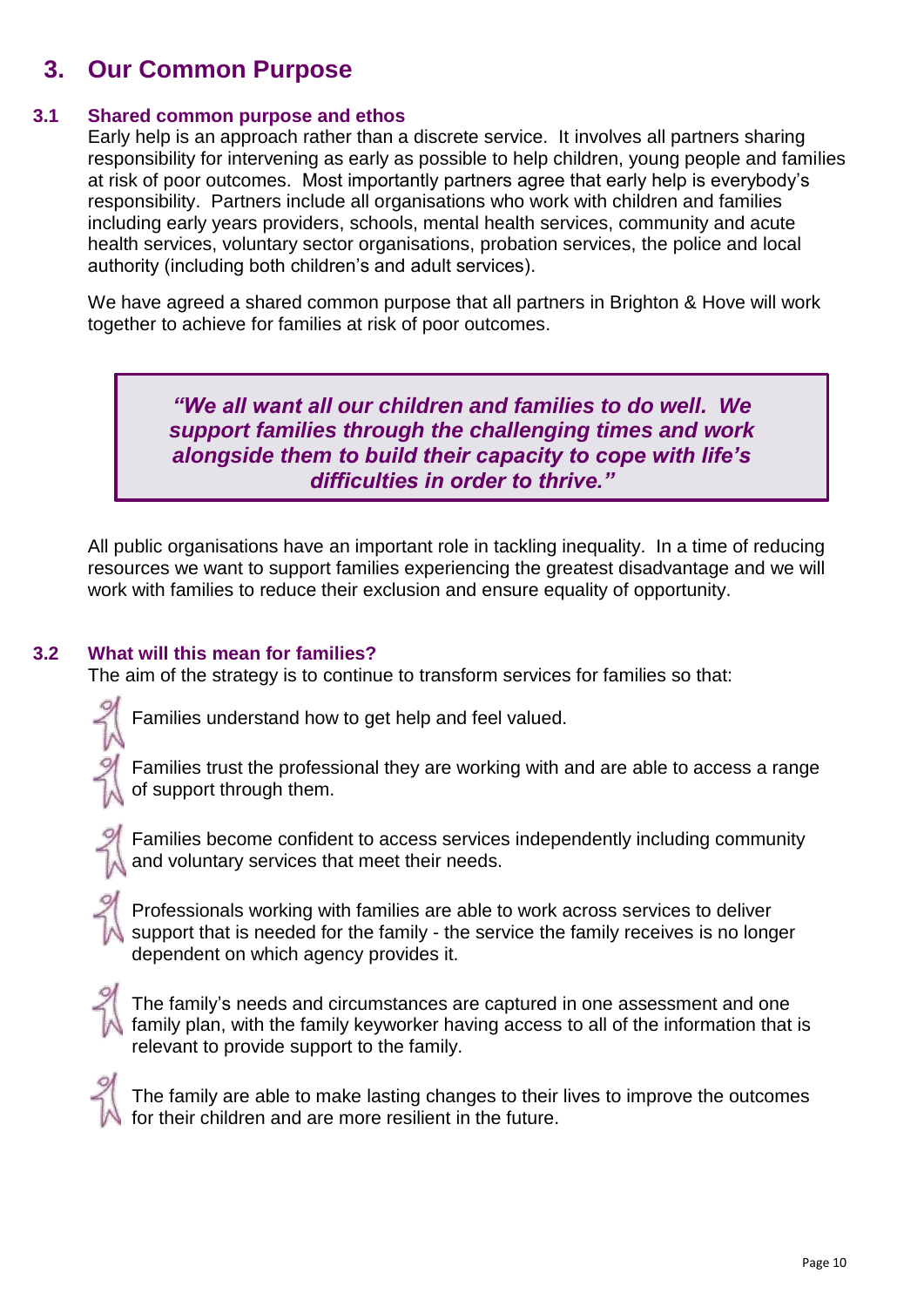#### **3.3 Governance**

Strategic challenge and oversight of the whole family approach will be through the Health and Wellbeing Board with continued operational scrutiny on performance through the Local Safeguarding Children Board.

#### *We will establish a whole family working partnership to ensure a common purpose across senior leaders to lead, design and deliver services that best meet local needs for families with complex problems.*

We are bringing together the city's Clinical Commissioning Group (CCG) and the Council's care services. A shadow executive will operate from April 2018 with the Council and CCG further developing approaches to joint working including a work programme to address shared priorities including whole family working across both children's and adult services.

#### **3.4 Commissioning**

There is a Joint Strategic Commissioning Group which brings together the Clinical Commissioning Group (CCG), the Public Health and Families, Children and Learning in the Council. As the integrated governance arrangements embed we will move to much greater joint commissioning of services by Public Health, the CCG and the Council.

We have started testing this approach with Public Health, CCG commissioners and the Council's Families, Children and Learning jointly commissioning a new Schools Wellbeing Service made up of Primary Mental Health Workers across all Secondary and Primary Schools in the City. There will be a continued focus on mental health services and how they are commissioned, delivered and received in the city with a shared emphasis on prevention and whole family working. Joint commissioning is also particularly important in achieving clear pathways and better outcomes for children with Special Educational Needs and Disabilities (SEND).

#### *Whole Family Working will be considered as part of the annual review and refresh of the CCG Children and Young People's Mental Health and Wellbeing Transformation Plan.*

A core part of the Troubled Families Earned Autonomy approach is to use robust cost benefit calculations to assess the impact of early help interventions and ensure, with limited resources, that delivery is effective and matches local needs.

*We will establish a strong cost benefit evidence base and jointly plan for how those interventions will be funded after 2020 when the Troubled Families programme ends, using a multi-agency, integrated commissioning approach that maximises the savings to our high cost specialist services.*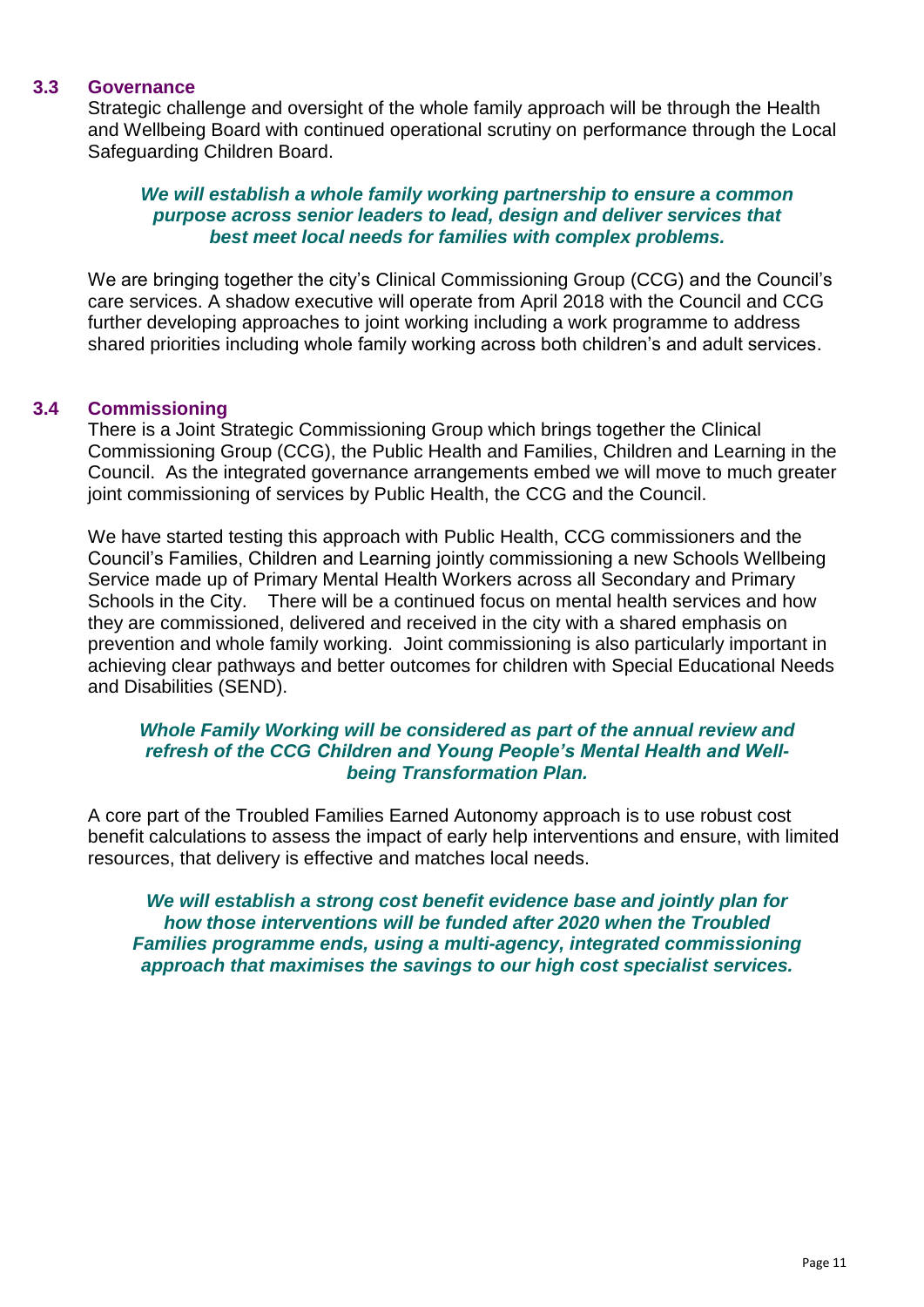## **4. Priorities for the strategy.**

Our priorities for the strategy are:

- **1. Extend the whole family approach**
- **2. Give every child the best start in life**
- **3. Enable healthy, independent and safe families**
- **4. Education, learning and employment for all**

#### **4.1 Priority One: Extend the whole family approach**

#### **4.1.1 Easy access to services**

We want families to be able to find help at the right time when they need it. Services should be easy to engage with and easy to find. Families should be helped to identify what help they need and where this will come from regardless of the service they present to.

The [Family Information Service](https://www.brighton-hove.gov.uk/content/children-and-education/childcare-and-family-support/family-information-service-fis) provides a range of information to families and professionals about childcare, family finances and family support on-line, via social media and over the phone.

The [Find Get Give](https://www.findgetgive.com/) website helps young people and their parents find information about mental health support for young people.

Our [Threshold Document](http://brightonandhovelscb.org.uk/wp-content/uploads/Threshold-Document.pdf) includes clear information for families and professionals about levels of need and the services available to support families.

#### *We will establish a whole family working practitioners' forum with representatives from voluntary, private and statutory sectors with the aim of increasing skill, knowledge and awareness of early help and whole family working and to raise concerns about guidelines, local practice and training.*

*We will ensure that the early help offer is clearly communicated to families ensuring there are easily accessible services, delivered locally across the age-range for families and individual children.* 

*We want to see partners using our online whole family working pages for professionals to access guidance and information and to signposting to other services.*

#### **4.1.2 Taking a whole family approach**

We want to build on our existing whole family working services to improve outcomes for families. This means professionals asking about what's happening for the other members of the family and trying to identify and work on both their strengths and the drivers of their difficulties.

Sometimes this is done by one keyworker, for example a family coach whose remit is to work proactively with all family members; this may be direct work or bringing alongside other professionals.

Many professional roles involve focus around a particular area such as education or health needs; working on a more specific set of issues such as health concerns for one member of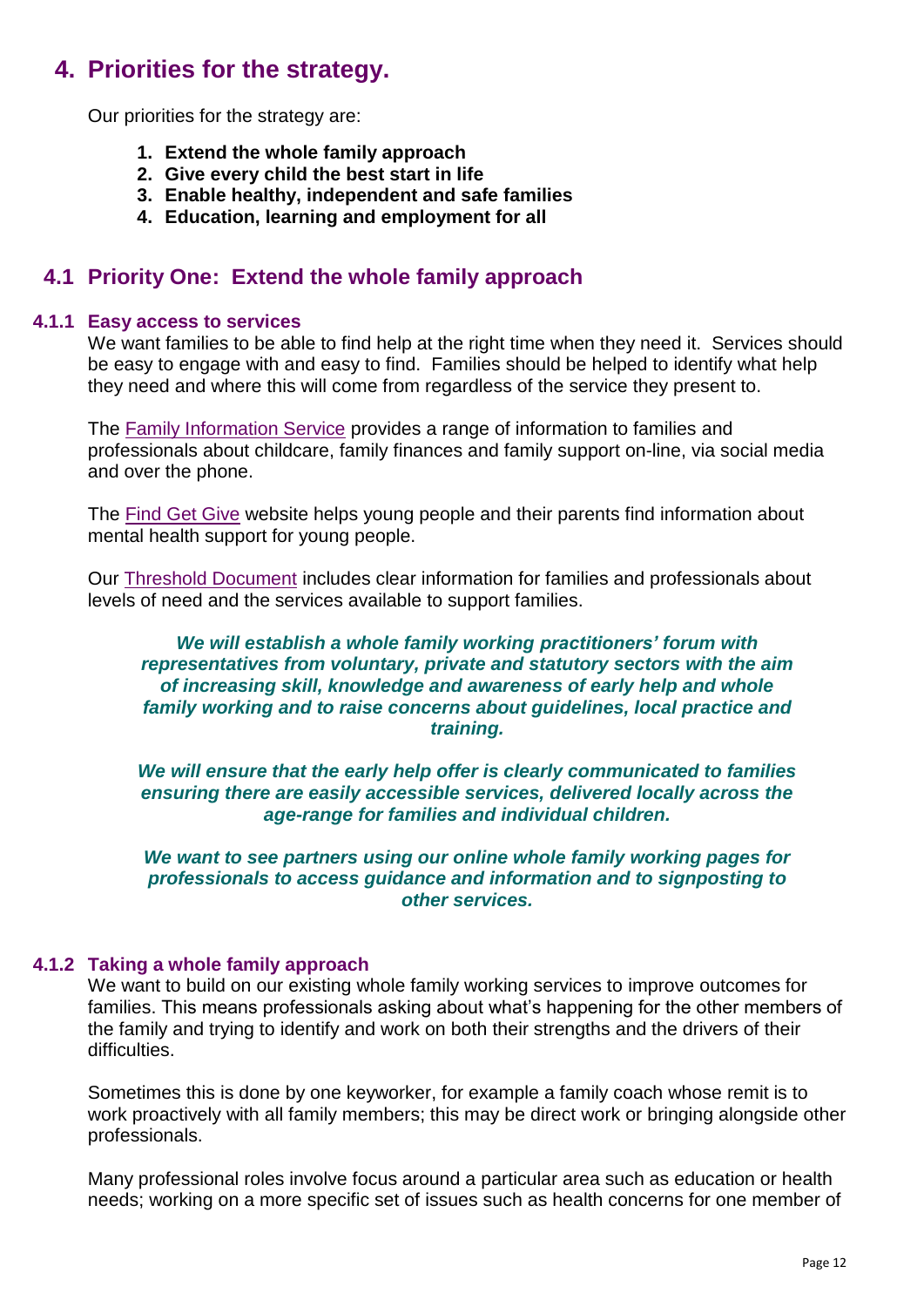the family but being alert to the impacts back and forth through the family of that condition and the drivers that make life more difficult for them and reduces their resilience as a family.

In Brighton & Hove we have very high housing costs and below average wages; having enough money to afford the basics and having a security in your housing is key as is gaining the skills to access decently paid work. A whole family approach means being alert to these kinds of issues and having a good sense of where to direct parents and carers to the right support and advice.

Whatever the professional context of an intervention, prevention is always seen as key and thinking about the family as a whole and the needs and strengths of those family members will always improve the outcomes during an intervention and increase the likelihood that positive changes will have traction over time.

Existing services with a whole family approach include:

- In 2015 Children's Social Work moved to the Relationship based model of practice where the child and their family are supported by a consistent social worker who is in turn supported by a Pod of social workers and consistent business support
- The Integrated Team for Families works to a clearly articulated model of whole family working with clear evidencing of issues and outcomes, drawing on/advocating with specialist services whilst holding the family

#### **Family Coaches**

Family Coaches work with families with multiple disadvantages **that fall just below the social work threshold**, where there are multiple barriers to achieving positive outcomes

Family Coaches complete an [Early Help Strengthening Family Assessment,](http://www.brighton-hove.gov.uk/content/children-and-education/front-door-families/information-professionals-who-work-families) bring together a Team Around the Family, make case decisions and work in partnership with other agencies, to design and deliver effective interventions to enable families or individuals to meet the goals identified in the SF Action Plan that prevent families (re)entering social work. The engagement of the family is between 6-9 months.

- The [Brighton City Partnership for Education](https://www.bcpfe.org.uk/) work to a whole family model at a lower level of need with a clear remit to build resilience for families with primary school children in the central area of the city. The engagement with the family is usually for less than 3 months.
- [Safety Net's whole family support service](https://www.safety-net.org.uk/for-parents-carers/individual-support-for-families/) is an early intervention model providing emotional and practical support to families with a child at participating schools in Brighton & Hove The approach is solution focussed, empowering families to work on their chosen goals and build resilience strategies to help all family members cope and thrive.

Other services are moving to a whole family approach:

• The Schools' Wellbeing Service operates on a whole school approach with Primary Mental Health Works supporting teachers, pupils and parents. A small team of Family Practitioners work with parents where children have social and emotional mental health issues.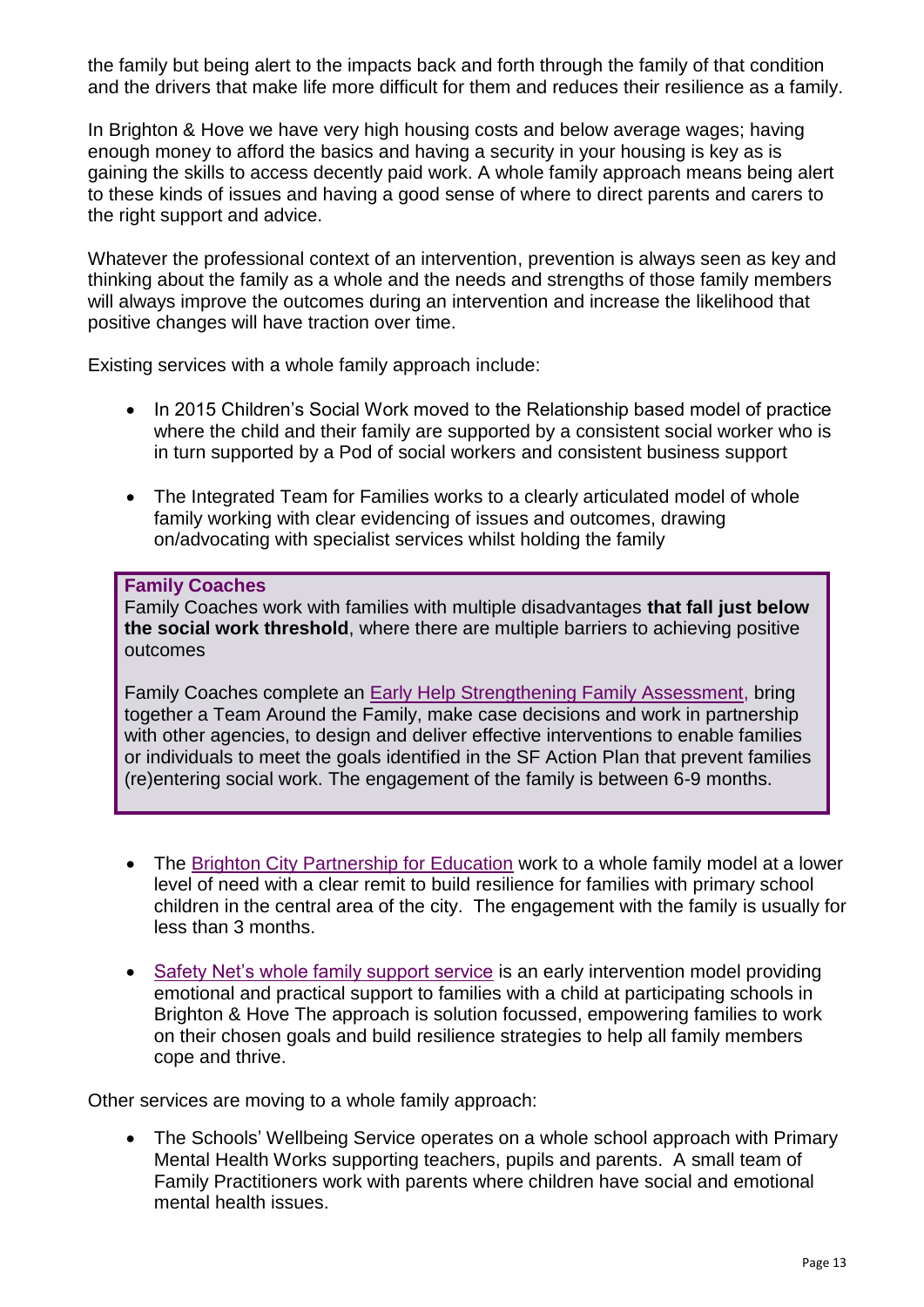- Young people's substance misuse and sexual health services have altered the roles workers take from a separate worker for the parent and the young person to one worker supporting both in a family to emphasise the role of parents as assets.
- The Extended Adolescent Team is part of a new Adolescent Service and provides a whole family approach to supporting young people aged 11-17 years.
- Specialist CAMHS have begun to implement additional mental health resource available to social care pods across the City.
- Close working between the Homeless Prevention Team in Housing, and the Families, Children & Learning directorate in the Council to prevent families becoming homeless and support earlier those that require temporary accommodation.

#### **4.1.3 The role of schools**

Schools are key to identifying vulnerability and addressing disadvantage for their children and there is good practice in the city in this area. A child's family circumstances can have a significant impact on the child's ability to engage with learning. A whole family approach has the potential to deliver better educational outcomes for disadvantaged children.

Our aim is for partners including schools to deliver their work with a whole family focus that enhances their core work by connecting in to other support across wider family needs*.* Many schools provide substantial pastoral support to their families including taking a whole school approach to mental health and well-being.

For schools taking a whole family approach could mean SENCOs and pastoral staff using online information to signpost parents to help and support, for example promoting [Money](https://www.moneyadviceplus.org.uk/)  [Advice Plus](https://www.moneyadviceplus.org.uk/) and giving parents up to date welfare reform bulletins, provided by the welfare reform team.

#### *We will work with schools to develop on-line information with a range of frontline professionals that will further support a whole family approach.*

It is important to get support right for families with primary school children in order to address problems early.

#### *As part of our Troubled Families Earned Autonomy programme of work we will develop additional family support services for a group of targeted primary schools.*

#### **4.1.4 Importance of fathers**

There is a developing body of evidence that the role of fathers could be more prominent in improving outcomes for children including preventing children being taken into care. We know that a child who has a supportive and close relationship with their father is more likely to do well in adulthood regardless of whether or not they live with him when they are growing up, and that fathers who have a poor-quality relationship with their child's mother are less likely to be involved in their children's lives.

*We will consider the role of fathers as part of the Whole Family Approach.*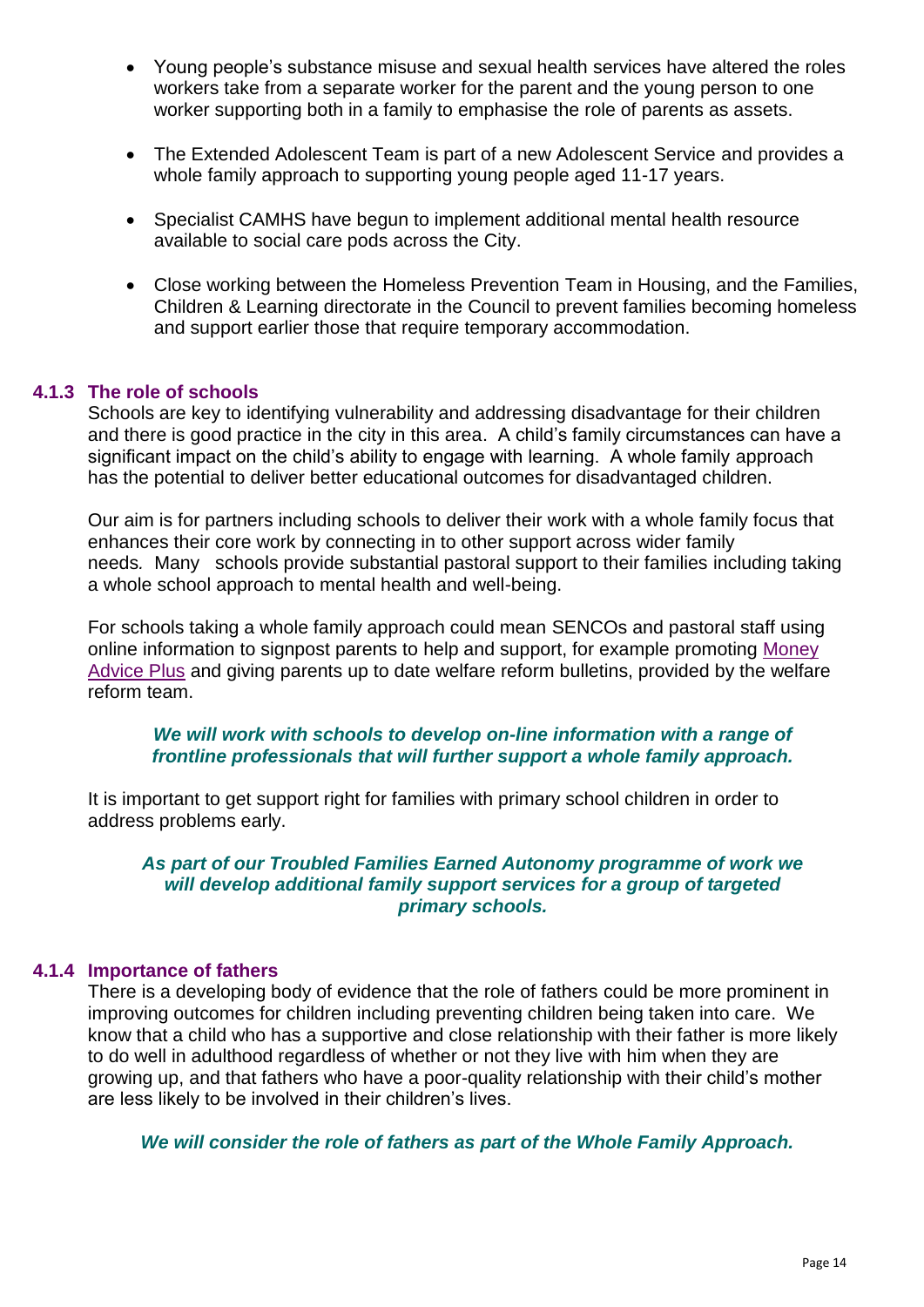'Founding Fathers' work with school aged children who do not live with their fathers and who have a strained, or no relationship with them, but who want this to change. Using a planned ten step procedure involving all parties, the project supports the child in building a lifelong relationship with his/her father and equips the father to take on this responsibility.

#### **4.1.5 Support for families with children with special educational needs & disabilities (SEND)**

Families with children with SEND can face particular challenges including feeling isolated and experiencing barriers to work, which can lead to families living in poverty. This is a large group of families (about 16% of the child population) with varying levels of need. The majority of children with SEND go to a mainstream school with SEN Support or an Education, Health and Care Plan. Their families are supported by universal and early help services. Families that include a child with Social Emotional and Mental Health difficulties, learning disabilities, autism, other neuro-developmental conditions and physical and sensory impairments can often require a significant level of support. Services for children with SEND can have a specific focus on areas of an individual child's needs, rather than supporting the family as a whole.

#### *We will consider the needs of families with SEND children as part of the Whole Family Working Strategy. Support for families with children attending special schools is being reviewed as part of the SEND Review.*

[Amaze](http://amazebrighton.org.uk/) is a charity that gives information, advice and support to families of children and young people with special educational needs and disabilities (SEND) in Brighton and Hove and Sussex. Amaze also support young people with SEND up to 25. The Parent Carers' Council (PaCC) is a parent-led forum supported by Amaze. It aims to help parents get more directly involved in shaping services for disabled children in Brighton & Hove

#### **4.1.6 Young Carers**

Nationally Young Carers do less well at school and are more likely to experience bullying and emotional or mental health needs. We want to make sure that Young Carers have the same opportunities as other young people and prevent any negative impact for the future.

#### *We will ensure the right level of support for young carers and their families and more briefing sessions for other services working with young people and families to help them identify and refer young carers for support.*

[The Carers Centre](https://www.thecarerscentre.org/our-services/young-carers/) has a specialist team of trained and experienced Support & Outreach Workers who can provide a range of support options to young carers and their families. Referrals for support are made through the Front Door for Families and Young Carers are supported by a partnership including the Carers Centre, Council and Sussex Community Foundation NHS Trust.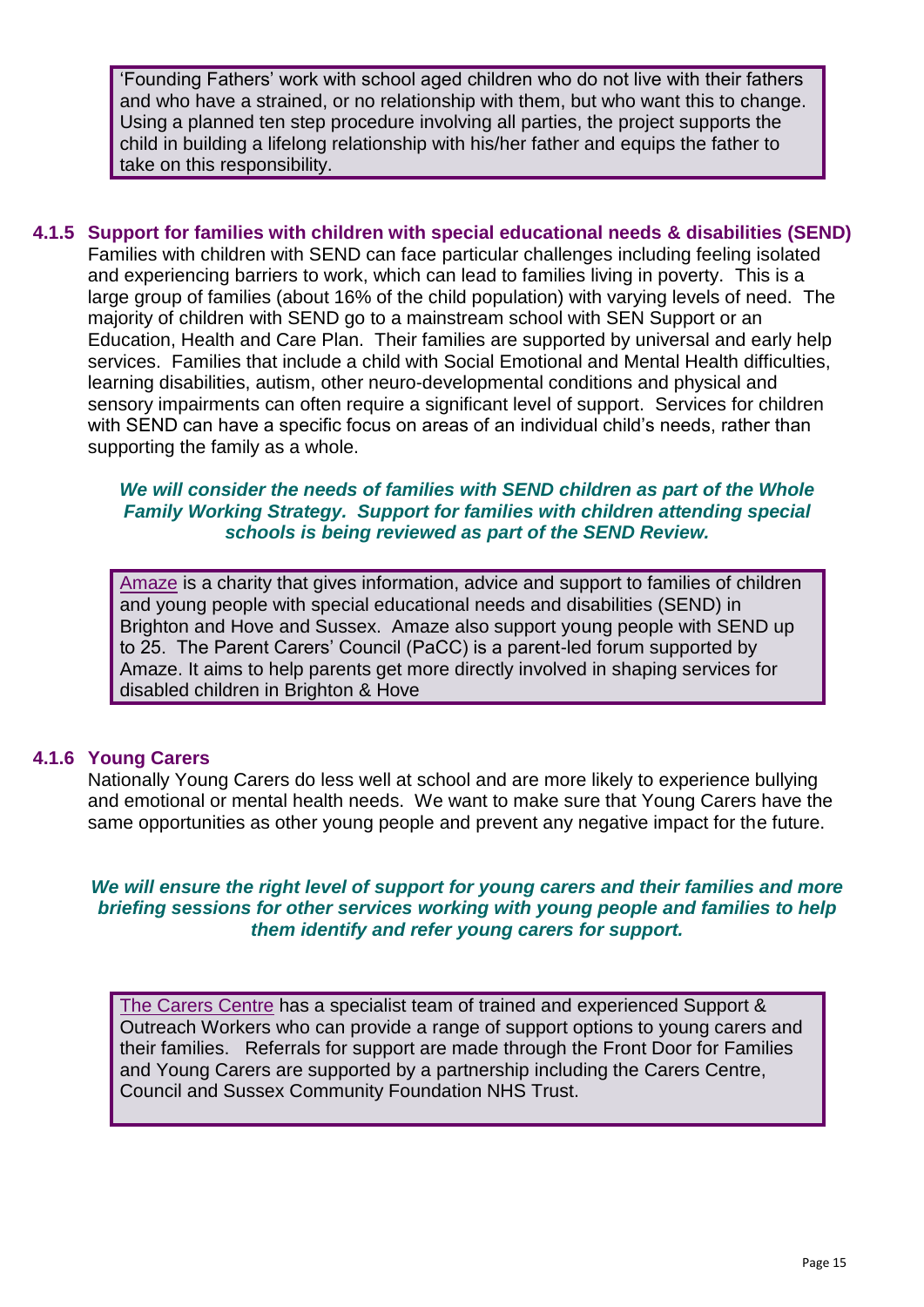#### **4.1.7 Access to community and voluntary sector support**

The Voluntary and Community sector has a valuable role to play in supporting outcomes for children, young people and families in the city. In some cases services are grant funded to work with children and will be limited in the amount of work they can do with parents. We recognise that a whole family approach is a continuum and we want partners to be alert to the wider family issues which can impact on positive changes for children and young people.

We want families to help find ways to help themselves and to develop resilience and independence. Families live in local communities and can benefit by being productive members of their local community while drawing on its assets and resources. The Council is developing neighbourhood working to bring together services in identified areas of the city to link more with local residents and other partners in the area.

#### *We will develop a neighbourhood approach to services for local communities starting with East Brighton, Moulsecoomb and Bevendean, Hangleton and Knoll, Hanover and Elm Grove*

#### **4.1.8 Better understanding of families' experiences**

The relationship between families and those offering help is fundamental for delivering effective support. This must be a partnership based on respectful engagement and a commitment to helping families help themselves. We have a diverse population in the city with different types of families and recognise that different families will have different experiences and needs.

The protected characteristic of families and family members can have an impact on family resilience and possible poor outcomes for different members.

#### *We want all services working on the whole family approach to understand and increasingly reflect the diverse communities they work with and to have strong and up to date equality and diversity awareness so work with families is informed, accessible and responsive to diverse needs.*

In some families both the parents and children will have experienced trauma which can have long lasting impacts. We know that relationships can be affected by trauma and that supporting the parents and carers of a child can have a significant impact on the wellbeing of the family as a whole.

#### *We will develop a trauma-informed approach to services for families that have experienced significant difficulties.*

We want to have a better understanding of children and young people and parent/carer experience of our and other services and what their (experts by experience) top priorities are in how and what we do to support families. At the heart of the conversation needs to be what works to support parents and carers in their role with a strong vision of parents and carers as the key asset for their children's future.

*We will continue to ask children, young people and parents/carers for their views on the services they are receiving. We will widen our questions to look at their experience of the different services they receive and the impact for the whole family.*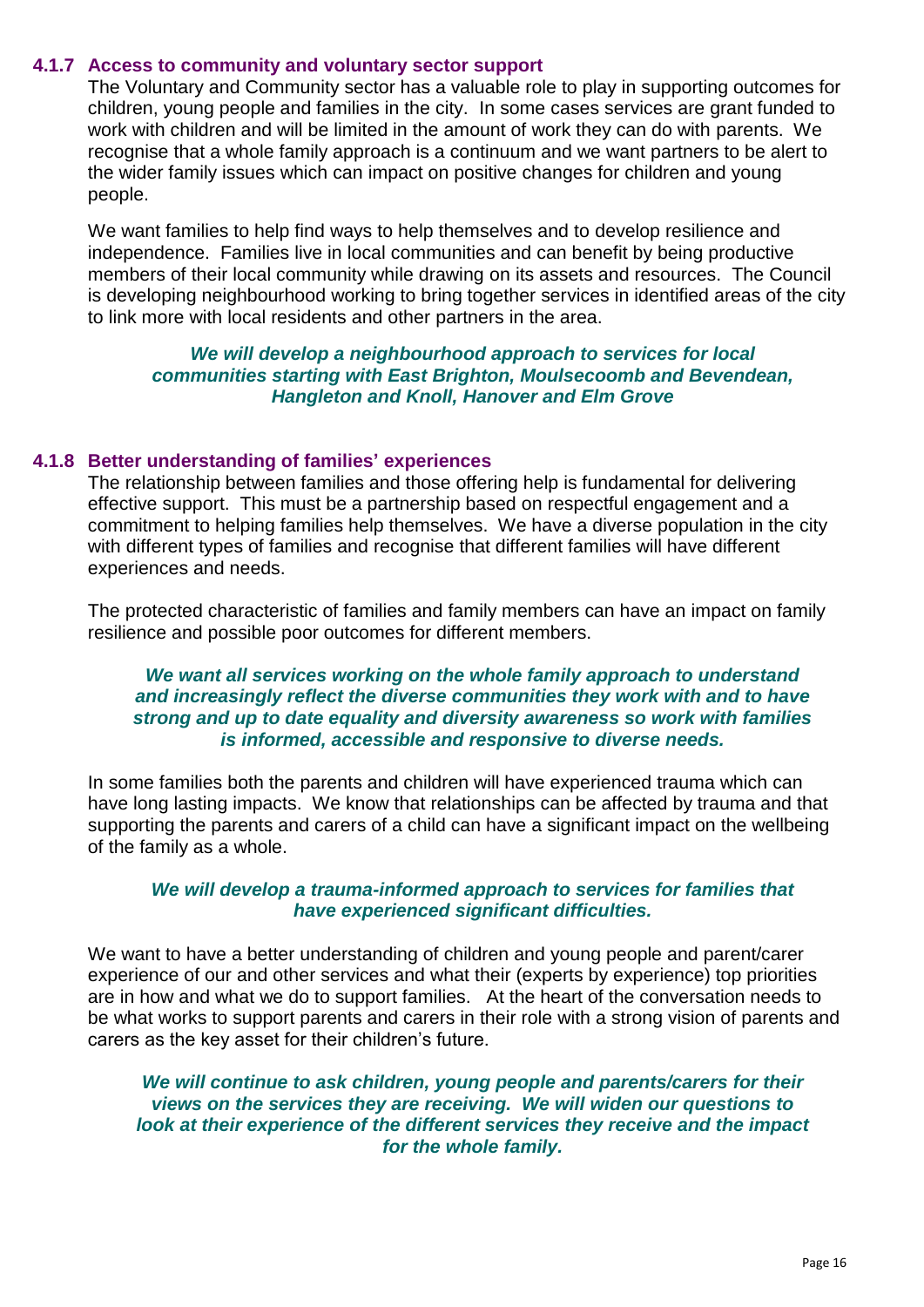#### **4.1.9 Skilled workforce that understands the importance of early help and whole family working**

A highly skilled, professional workforce is crucial. Professionals need to have the skills and confidence to meet the challenges of working with children, young people and families in difficult circumstances.

The Local Authority workforce development programme has a core programme of training and online learning in place. Early Help specific training is available as are courses on interventions and techniques. The workforce development programme is accessible to nonstatutory providers and has a discreet early help development thread. Most of the broader programme is open to any worker and around 30% all attendance is from partner agencies (this includes schools, FE/HE and private).

We want frontline staff to have a clear understanding of the principles of family working, a focus on whole family assessment and plan and an understanding of the impact of their work.

#### *We want to extend the* [Ambit](https://www.annafreud.org/what-we-do/improving-help/improving-help-training/ambit/) *model of a team which uses the trusted worker as the conduit to the client whilst providing specialist expertise and support alongside.*

*We will review and update the LSCB, Local Authority and Clinical Commissioning Group training programme to reflect whole family working.*

**LSCB Training** - [www.brightonandhovelscb.org.uk/professionals/prof\\_training](http://www.brightonandhovelscb.org.uk/professionals/prof_training/)

**Health Promotions** - [www.brighton-hove.gov.uk/health-training](http://www.brighton-hove.gov.uk/health-training)

#### **4.1.10 One front door**

The [Front Door for Families](https://www.brighton-hove.gov.uk/frontdoorforfamilies) is made up of professionals with different areas of expertise who work together to assess, decide and coordinate how best to support children, young people and their families where there are concerns. The Front Door for Families service includes Referral Officers, Social Workers, Police Officers, Specialist Nurse Safeguarding Children, Education Safeguarding Officers and Family Coaches. Family Coaches triage contacts that meet the threshold for targeted Early Help and Parenting Support and will assist partner agencies in setting up Team Around the Family meetings and plans.

A multi-agency Weekly Allocation Meeting agrees the provision of effective early help where the current support for a family isn't effective or where the family/practitioner needs more support/resource than the referrer can deliver.

*We will continue to develop the Front Door for Families and widen the role of the Weekly Allocation Meeting to involve more services.*

#### **4.1.11 High quality whole family assessments and plans in a shared format**

We want to reduce the number of different assessments that a family has to go through and ensure that professionals focus on clear outcomes for the family.

#### *We want professionals to use the Early Help Strengthening Families Assessment, Plan and Review documents.*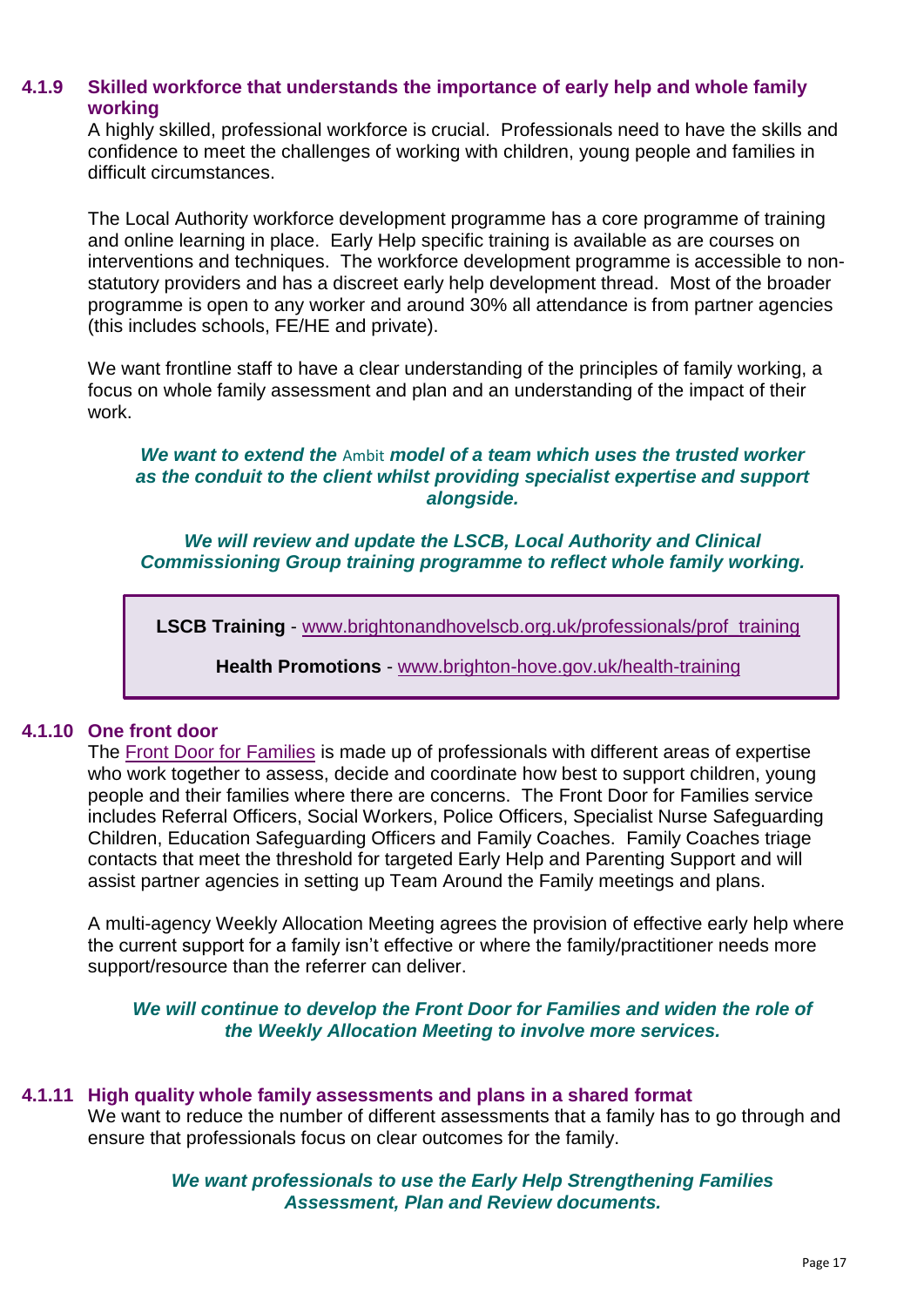#### **4.1.12 Information Sharing and data systems**

The core database used by children and adult social care, for complex family working will change over the coming two years with a re-commissioning process agreed by the Health and Wellbeing Board. Developing whole family reporting and the opportunity for a wider range of professionals reporting progress on one system will form a central plank of the specification for the new system. The specification for the new system includes access for services outside the Council.

*We want to further develop shared data systems to enable the identification and prioritisation of families needing help, monitoring of family progress and outcomes and the cost benefit analysis of interventions.*

#### **4.1.13 Impact**

Because of all the above we can measure and see that partners are:

- Supporting families in a way which feels less risky or stressful to the professional (single agency)
- Contributing to supporting families with other professionals with a clear sense of where their role fits and who else is involved and why (multi-agency)
- Families are finding their way to better outcomes for themselves and more families are stepping down out of active ongoing support as life stabilises and their capacity to cope strengthens

#### **4.2 Priority Two: Giving children the best start in life**

#### **4.2.1 Importance of the early years**

A child's experiences from conception to the age of five have a major impact on their future life chances. Good parenting, good health advice and opportunities for high quality early learning together provide the foundation all children need to be healthy and to make the most of their abilities and talents as they grow up. This is particularly important for disadvantaged children where support in the early years can have the greatest impact.

We want new and experienced parents to ensure that their children start well and are born into happy and healthy environments. We want to promote healthy living and positive behaviours such as breast-feeding, immunisations and stopping smoking and for both mothers and fathers to understand the importance of developing strong attachments with their children. We will also promote positive parenting for parents who need advice and support.

Early assessment and identification of children is crucial. The first assessments of children and families are completed by health visitors as part of the Healthy Child Programme before and after birth and at age one and two years. All children are assessed at 27 months using the Ages and Stages Questionnaire (ASQ). This check enables early identification of delays in a child's development and can initiate early intervention and additional support.

#### **4.2.2 Children's Centres**

Children's Centres provide joined-up services to strengthen families by supporting child development, parenting, healthy lifestyles and increasing the number of working families. Children's centres offer universal and targeted integrated services provided by both council and health service staff.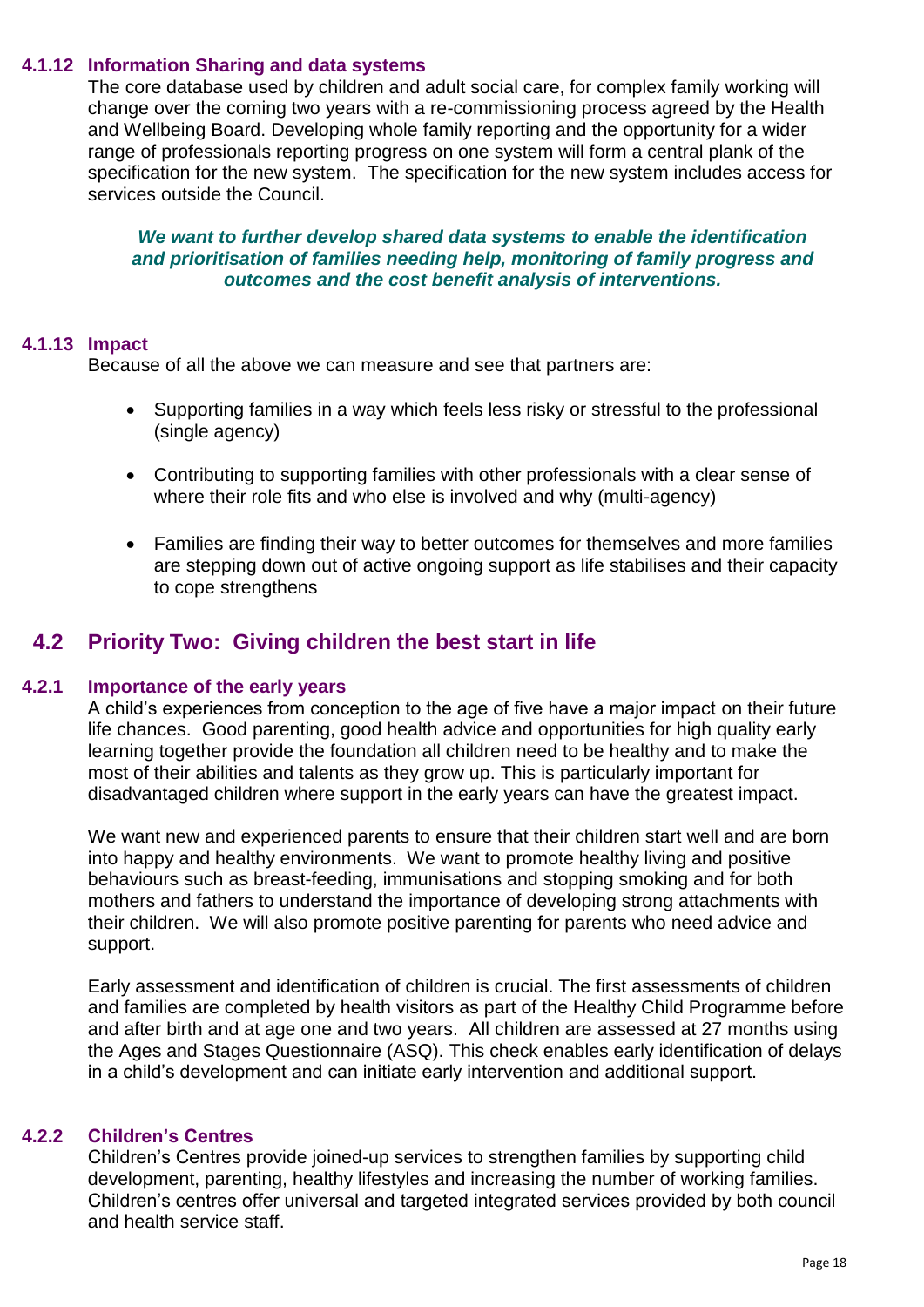Midwives employed by Brighton & Sussex University Hospitals Trust are based in the largest children's centres and run antenatal clinics. The council's public health department commissioned Sussex Community NHS Foundation Trust (SCFT) to provide an extended 0 to 19 public health community nursing service in Brighton & Hove. SCFT delivers the Healthy Child Programme, a national universal programme of specialist health advice to families from the child's birth, alongside targeted interventions for families with more complex needs.

Health Visitors act as the main lead professional for early years; assessing families, agreeing levels of service and action plans and overseeing work by children's centre staff on family action plans. The service operates at four levels: community, universal, universal plus and universal partnership plus. School Nurses are also now based in children's centres with the aim of improving team working and consistency of support across all age ranges.

The [Healthy Futures Team](http://brightonandhovelscb.org.uk/healthy-futures-team/) is a 0-19 Specialist Public Health Nursing Service (health visiting and school nursing). It uses an early intervention model to improve health outcomes and reduce inequalities for families facing disadvantage in Brighton & Hove. The team provides support for families with specific vulnerabilities, including young parents, families in emergency housing, travellers, young carers not in local authority education and refugees and asylum seekers.

The Library Service promotes the early reading through the Bookstart book gifting scheme and provides resources for parents including parenting books and access to computers. Two children's centres are co-located with libraries (South Portslade and Hollingbury and Patcham).

#### **4.2.3 Childcare and Early Learning**

Childcare in Brighton & Hove is of high quality, with a good range of different types of early learning including full and sessional care provided by private, voluntary, independent and maintained nurseries, pre-schools and childminders. Take up of free childcare for low income two year olds and all 3 and 4 year olds is high with 85% of low income two year olds taking up a place in spring 2018. Working parents of three and four year olds are now entitled to 30 hours childcare.

*We will implement our [Early Years Strategy](https://www.brighton-hove.gov.uk/sites/brighton-hove.gov.uk/files/Early%20Years%20Strategy%202017-19%20Final_.pdf) to improve outcomes for young children and their families*

## **4.3 Priority Three: Enable healthy, independent and safe families**

#### **4.3.1 Positive emotional wellbeing and mental health**

Improving mental health is a priority for the city. Public health data shows Brighton & Hove has high rates of drug and alcohol misuse and mental health issues for both children and adults.

Poor mental health amongst adults has a detrimental effect on children's lives, particularly as it can be associated with alcohol and substance misuse and domestic violence.

Children with Social, Emotional and Mental Health Needs are a key group of those with SEND, plus children with other primary needs such as autism and learning difficulties often experience poor mental health in addition.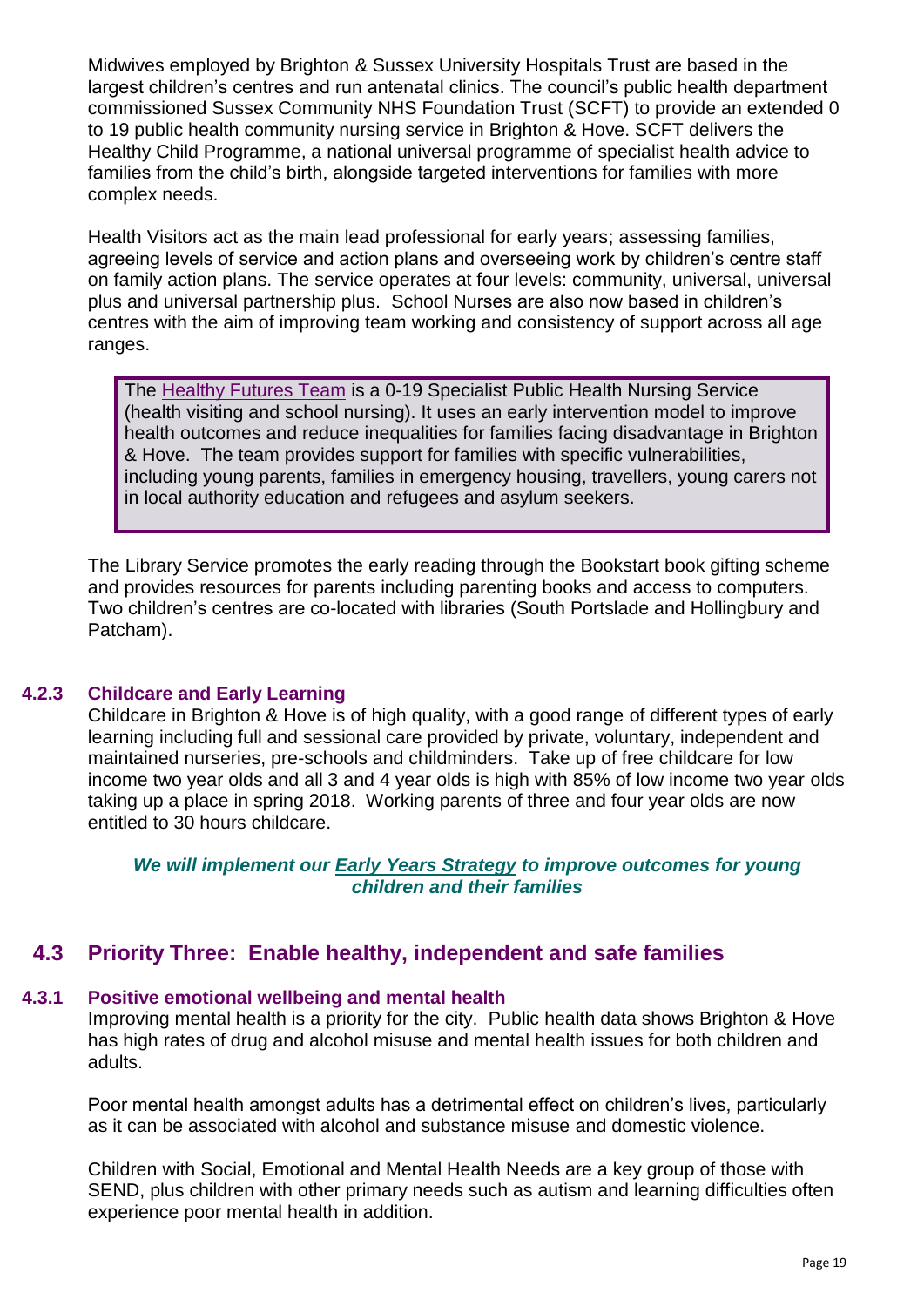Mental health services for children and young people have been recommissioned to improve both universal and early help support. This includes a Schools' Wellbeing Service and the [Community Wellbeing Service](https://www.brightonandhovewellbeing.org/) which acts as a hub for mental health referrals. This is a free NHS service for all ages from 4 years and upwards in Brighton and Hove. The service is delivered in partnership by [HERE,](http://www.hereweare.org.uk/) [Sussex Partnership NHS Foundation Trust,](http://www.sussexpartnership.nhs.uk/) [MIND in Brighton and Hove](http://www.mindcharity.co.uk/) and [YMCA DownsLink Group.](http://www.ymcadlg.org/) The Community Well-being Service enables a family approach where relevant and complements the Schools Wellbeing Service.

**Whole School Approach to emotional wellbeing and mental health** Schools, the Council, NHS and specialist mental health services are working together to implement a whole school approach to improve children and young people's emotional health and wellbeing. Primary Mental Health Workers are now based part-time in all secondary schools, special schools and clusters of primary schools. and this approach is being extended to further education.

Safety Net support the mental, physical and emotional wellbeing of children and young people aged 8 – 13 across Brighton & Hove. The approach uses Protective Behaviours based group and individual work to build resilience and safety strategies. Safety Net works with children, families, schools and neighbourhoods, building communities where children know they have the right to feel safe and adults are actively involved in protecting them from harm.

#### **4.3.2 Ambit approach to improving mental health**

We are embedding additional mental health resources (Specialist CAMHS) in our social work adolescent pod to use an ambit model to support the social workers working with families.

*As part of the Troubled Families Earned Autonomy we plan to increase the support from specialist workers for adult and children and young people's mental health for family coaches, to impact on the most difficult to engage clients and enable them to access appropriate specialist mental health support.*

*We will use the* [Ambit](https://www.annafreud.org/what-we-do/improving-help/improving-help-training/ambit/) *model of team which uses the trusted worker as the conduit to the client whilst providing specialist expertise and support alongside.*

#### **4.3.3 Positive Parenting**

We want to build the capacity of parents to support their children to achieve positive outcomes. Helping parents to be resilient and effective is the most effective way to help children. We want to promote positive parenting and ensure that parents have the skills and confidence to be self-sufficient and able to manage family issues.

*We will review our parenting offer to ensure that we offer parents the right level of support and make the most of on-line information.*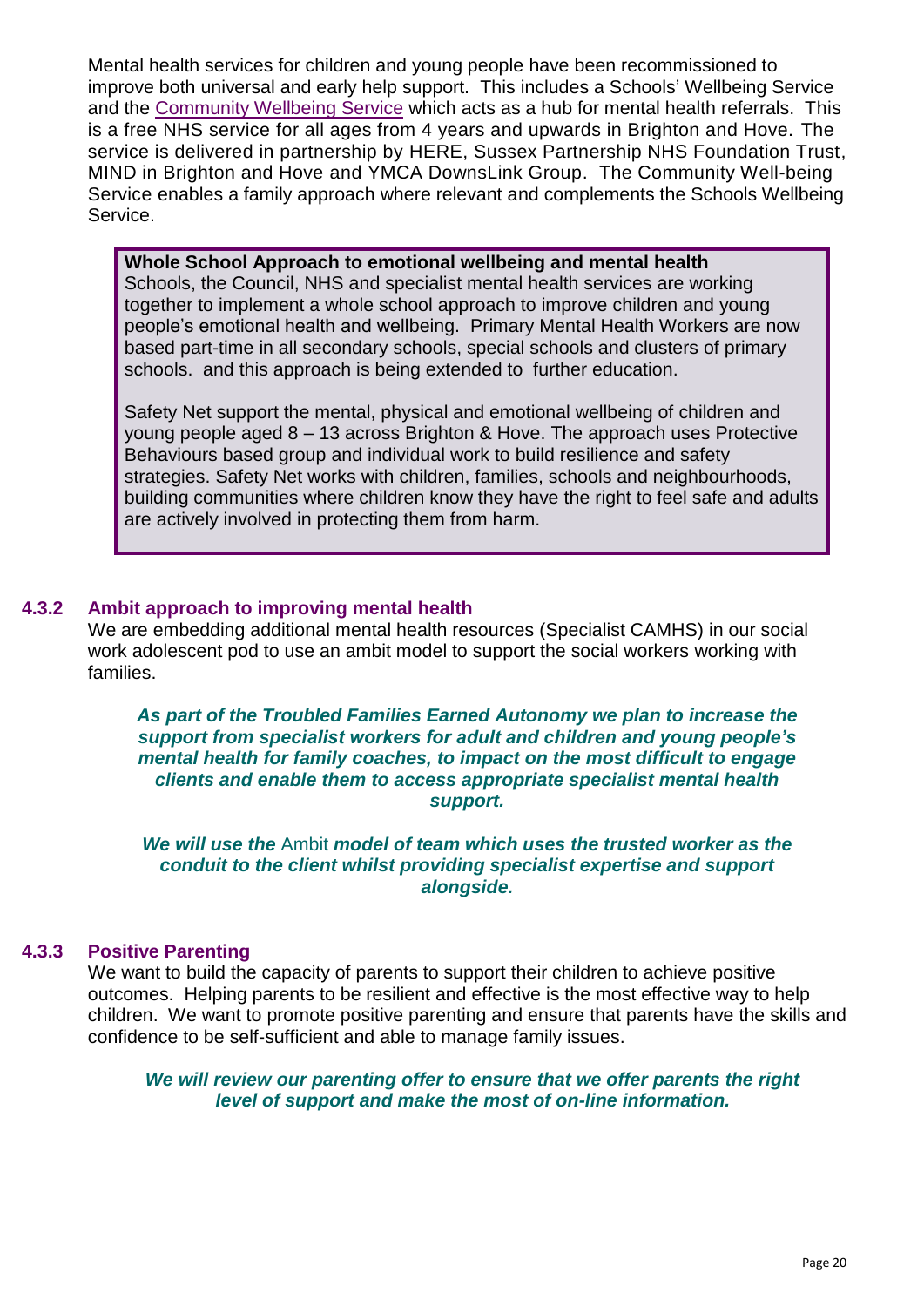#### **[Triple P](https://www.brighton-hove.gov.uk/content/children-and-education/childcare-and-family-support/triple-p-courses-and-talks)**

The Triple P – Positive Parenting Program ® is a parenting and family support system designed to prevent – as well as treat – behavioral and emotional problems in children and teenagers. It aims to prevent problems in the family, school and community before they arise and to create family environments that encourage children to realize their potential. Triple P has been developed as a suite of interventions, of increasing intensity, for all ages from birth to 16 years including Tip Sheets, discussion groups and courses for parents of children up to 12 years, with Teen Triple P for parents of 12 to 16 year olds. There are also specialist programs – for parents of children with a disability (Stepping Stones) and for parents going through separation or divorce (Family Transitions). Talks and courses run throughout the city.

#### **4.3.4 Improving Parental Relationships**

Section 1 of this strategy explained that recent research shows that parental conflict can have a significant impact on outcomes for children.

*As part of the Troubled Families Earned Autonomy we plan to change the way we deliver support; to improve the mental health and wellbeing of our most vulnerable families. This will provide a two year window to deliver and evaluate the impact of a citywide, multi-agency programme of training and interventions aimed at reducing interparental conflict and improving outcomes for the whole family.*

#### **4.3.5 Improving adolescent health**

Rates of smoking, substance misuse and teenage conceptions remain too high in Brighton & Hove. We recognise that adolescence is a distinct stage of development and understand that adolescent decision making and behaviours differ from adults. Recent analysis shows that unhealthy behaviours for young people are often clustered together.

We are integrating support from Families Children & Learning and Public Health through a single adolescent strategy to meet the needs of young people.

> *We will work with partners to provide a balance between specialist treatment for young people involved in risky behaviour and universal prevention work. This includes strong Personal, Social and Health Education and supporting parents to talk to their children.*

#### **4.3.6 Families affected by violence**

Violence and abuse, sexual violence and other forms of violence against women and girls have a significant impact on the person. They can also affect children (e.g. poor school achievement, and the risk that violence in the home can normalise violence in future relationships) and impact on the wider community.

A strategy for Domestic Violence & Abuse, Sexual Violence and other forms of Violence against Women and Girls is being developed with East Sussex. The key themes are prevention, partnership working, providing services and pursuing perpetrators.

> *We will work to raise awareness with young people and families and support work by schools with children and young people to deliver effective sex and relationship education.*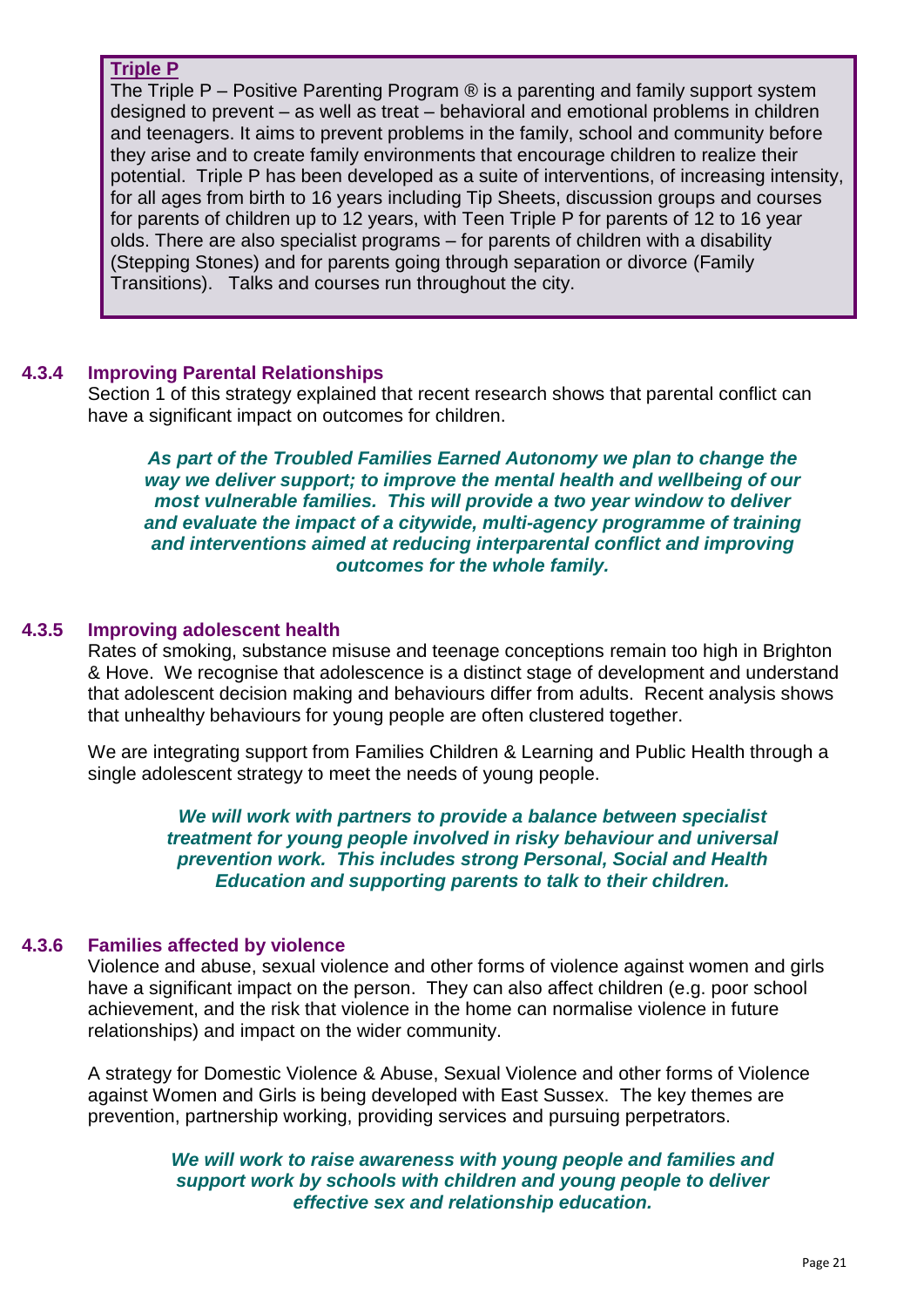Child to Parent Violence (CPV) is an often hidden serious social problem. It involves teenage and younger boys and girls who use physical, psychological, emotional or financial abuse to gain power over their parent/s or carers. Break4change helps young people and parents/ carers build respectful relationships where all family members feel safe and valued.

Break4Change(B4C) is a partnership between Brighton & Hove City Council's Integrated Team for Families (ITF), Youth Offending Service (YOS) and two Charities – Rise and AudioActive.. It consists of Group intervention for young people and their parents/cares focusing on non-violence and respect between family members. This includes a young people's group with a creative aspect, parent group and a film dialogue process that improves communication between young people and parents.

#### **4.3.7 Reducing crime anti-social behaviour**

As part of the Youth Grants Programme our voluntary sector partners are working to increase the social inclusion of young people in communities and reduce anti-social behaviour in communities with council house tenancies. Family coaches in the Integrated Team for Families (ITF) work with families to reduce and prevent crime and anti-social behaviour. Two family coaches have been trained in Restorative Justice and will work with the Safe in the City Restorative Justice co-ordinator to champion this approach in ITF.

#### *We will develop specialist support to tackle growing criminal exploitation of young people and provide resources to co-ordinate multi-agency activity.*

#### **4.4 Priority four: education, learning and employment for all**

#### **4.4.1 School attendance**

'Central to raising standards in education and ensuring all pupils can fulfil their potential is an assumption so widely understood that it is insufficiently stated – pupils need to attend school regularly to benefit from their education. Missing out on lessons leaves children vulnerable to falling behind. Children with poor attendance tend to achieve less in both primary and secondary school.' Department for Education.

We want to ensure that children and young people attend school. Regular attendance at school is vital to help children achieve and get the best possible start in life. Children who frequently miss school often fall behind in their learning. There is a strong link between good school attendance and achieving good results. Young people who are frequently absent from school are more likely to become involved in, or to be a victim of crime and anti-social behaviour.

There can be a range of reasons for why children do not get a full time education. Key issues include the use of part time timetables, formal and informal exclusion, the lack of a suitable full-time school place and children unable to attend due to mental ill health or unmet needs. We all need to better understand the relationship between behaviour and emotional health and well-being.

The potential for children to not be accessing full time education is recognised locally and nationally and the council is focussed on reducing the risk of harm to children and young people as a result.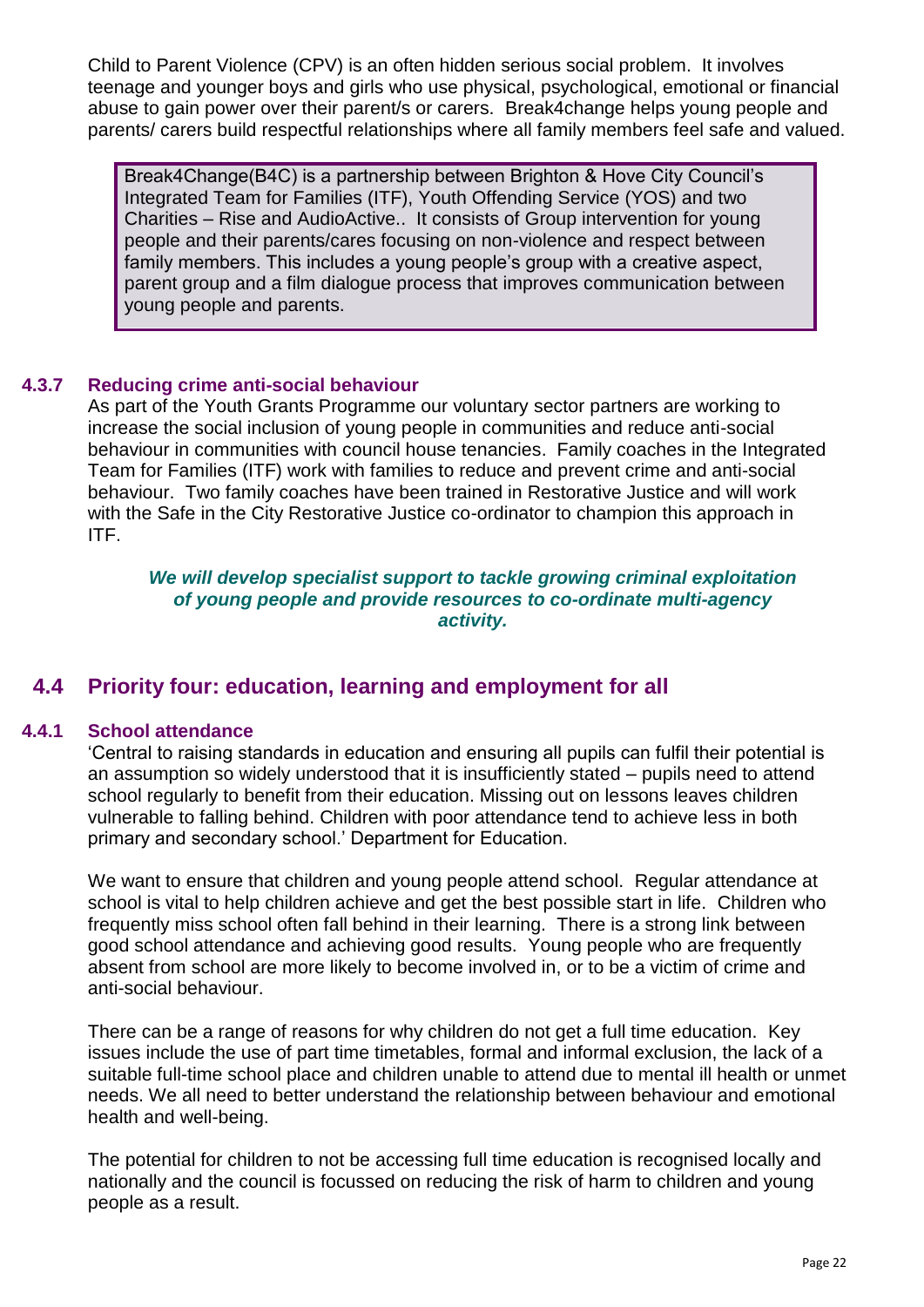*We will work across partners to focus on the importance of improving schools attendance, improve whole family support for children and young people who do not attend school and ensure children and young people receive their entitlement to an appropriate education.*

#### **4.4.2 Lifelong learning and employment**

Part of our approach to improving the resilience of families is about making adults more independent and empowered to take control of their lives by developing new skills and accessing employment.

As part of the City Employment and Skills Plan, and specifically, the No-one Left Behind objective, we want to ensure that all adults in the city, including those who are furthest from the workplace, are supported into training and work. This also forms part of the city's wider economic strategy to raise living standards and address inequality.

The Council's adult and community learning team offers a range of community based courses targeted at adults (19+) with few qualifications who want to move on into further learning, work or volunteering. The course offer includes Family Learning and some sessions take place in school and library settings. BHCC also supports neighbourhood learning in deprived communities at 3 community based hubs (The Bridge, Hangleton and Knoll Project and Brighton Housing Trust / Whitehawk Inn).

The Supported Employment team works with people with disabilities and long term health conditions in Brighton and Hove to overcome barriers to employment, and help employers create and maintain a diverse workforce.

BHCC Youth Employability Service (YES) works with 16 – 18 year old NEETs (Not in Education, Employment or Training) and young people with special educational needs/learning difficulties and disabilities who are NEET up to and including age 24. The offer of support is also extended to BHCC care leavers up to and including age 24. However, for young people with additional needs, in particular those with special educational needs or a disability and young people who are in care, the percentage who are NEET is higher and some young people unable to sustain their training or employment.

#### *We will increase the proportion of young people with SEND in employment and training post 19. Additional funding has been ring fenced to target this group of young people to increase the percentage who are able to access sustainable employment.*

We want to increase employment opportunities and maximise family income, bringing children out of poverty and thereby improving their life chances. This includes a cross departmental response to the introduction of Universal Credit and to seek to mitigate the impact of welfare reforms.

Troubled Families Employment Advisors are embedded in the Front Door for Families early help team and provide employment coaching directly to families and peer support to other professionals to facilitate signposting and less specialist support for skills and employment. Support is also provided by family coaches as part of the Welfare Reform project, offering employment support as a whole family approach.

#### We will continue to work with partners to ensure the provision of lifelong *learning and employment opportunities including apprenticeships for young people and adults.*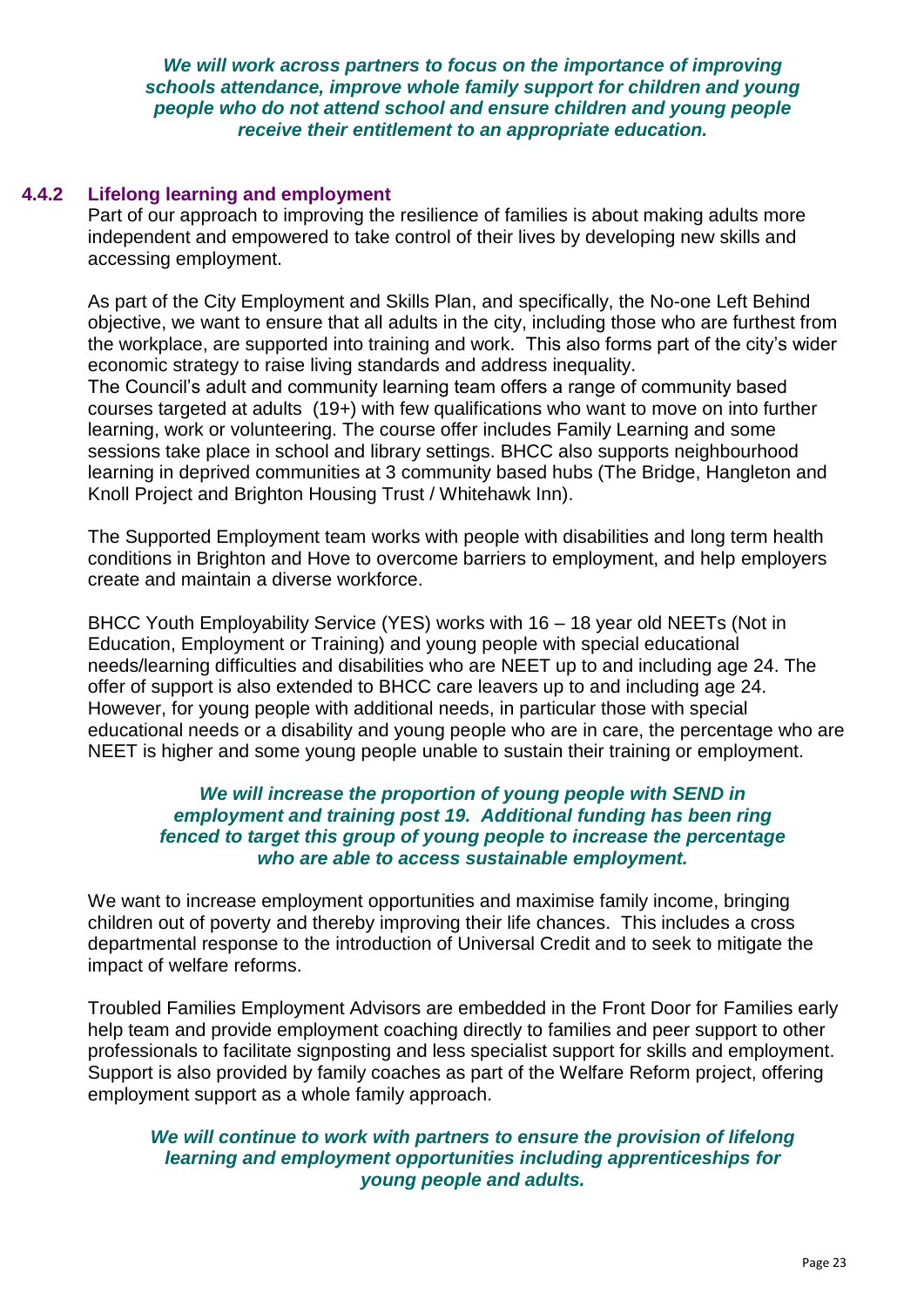## **5. Outcomes and Next Steps**

#### **5.1 Outcomes**

Outcomes for the strategy are based on the six headline criteria of the Troubled Families programme. There are local priorities identified within each of the criteria. There is a detailed set of indicators against each criteria and further work will be done to develop these indicators to be reported to the Whole Family Working Strategy Board and Troubled Families Unit.

#### **a) Parents and children who are involved with crime or anti-social behaviour.** Recognising the importance of restorative justice in supporting positive outcomes for perpetrators and for their victims.

Outcomes centre around reductions in police callouts for anti-social behaviour and an increase in the number of these for which no further action is required.

#### **b) Children who have not been attending school regularly**

The local priority is to better define, monitor and support the attendance of hidden children. Attendance measures of success will be based on 90% over 3 terms for all siblings in a family with the addition of progress to attendance for exceptional cases where significant improvement has been made under the 90% measure. Closing the gap for disadvantaged pupils including pupils with special educational needs and/or disabilities . Where school staff are concerned for a child and a professional judgement on sustained progress can be agreed with that school at the end of the intervention.

#### **c) A child or young person in need or either targeted early help intervention or of a social work intervention.**

Local priorities are to reduce violence, vulnerability and exploitation and to reduce inter-parental conflict. This headline area describes work undertaken below and above the social work threshold from whole family working at an early help plus level through to Child Protection. Progress in social work cases is described by movement down to a less intensive level of support e.g. from child protection to child in need or from child in need moving out from social work support to early help. With a focus on early years this will include progress for children who have been identified as part of their one or two year health visiting check as not reaching normal levels of development.

#### **d) Adults out of work or at risk of financial exclusion & young people at risk of not being in education, employment or training**

We see sustained progress in the capacity of parents and carers to manage finances in order to reduce debt and increase financial stability.

Managing debt is valid significant progress as eliminating debt may only be practical over very long time periods for some of our vulnerable families. We will continue to identify and measure success for young people who are not in education, employment or training (NEET) or at risk of NEET.

#### **e) Families affected by violence**

With a specific focus on violence against women and girls and recognising the impacts of child to parent violence. This criteria centres around reductions in incidents of violence and reductions in the risk of violence with supporting data from the Police around domestic violence incidents alongside qualitative reporting from professional and family.